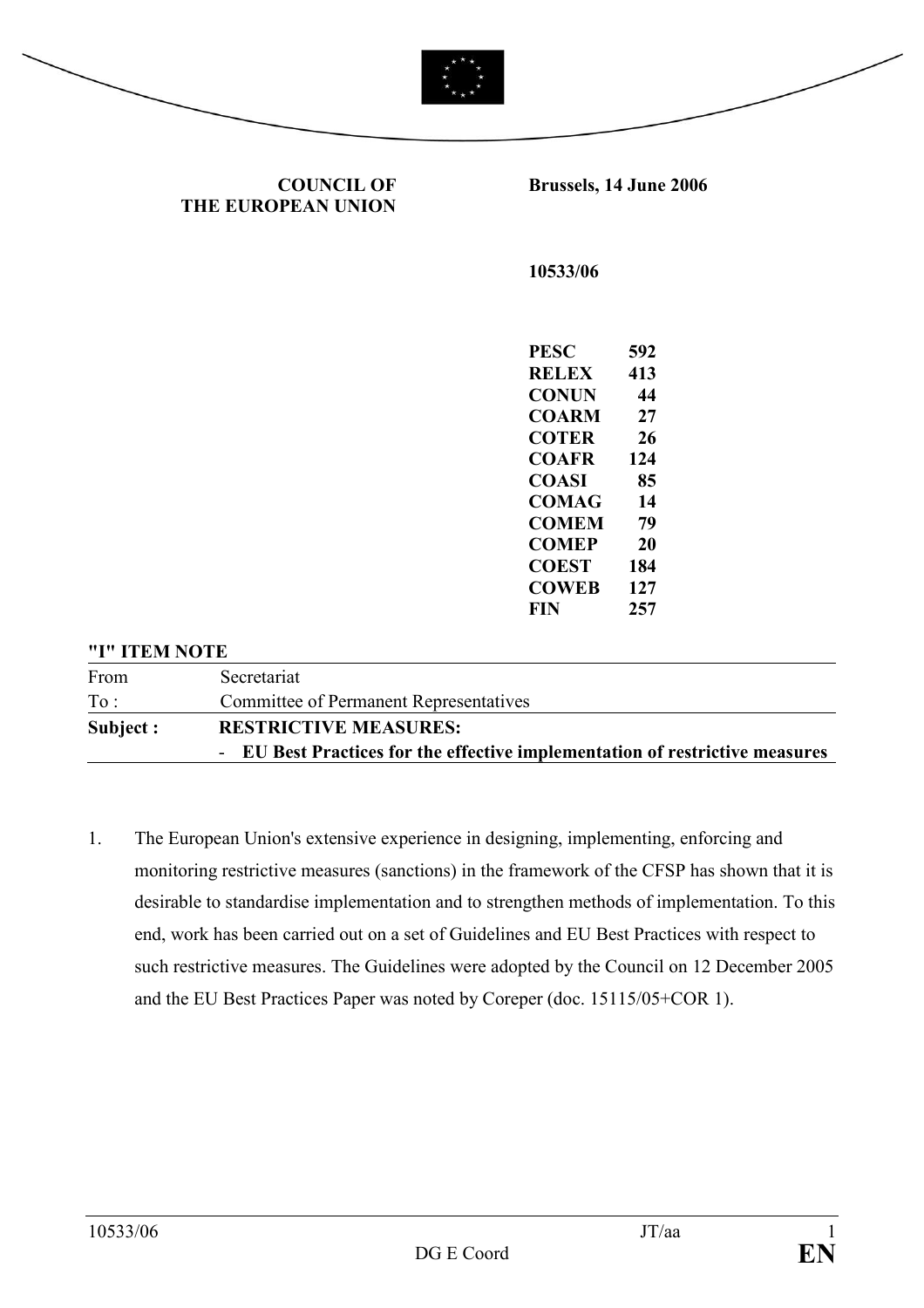- 2. During the Austrian Presidency the work was carried on, with a view to solving the outstanding issues from the Best Practices Paper as referred to in doc. 15286/05. Following its meetings on 10 February, 7 April and 9 June 2006, the Foreign Relations Counsellors Working Party/Sanctions formation agreed on an updated version of the EU Best Practices Paper, including set-off in relation to frozen funds, de-listing procedures, coordination and information sharing procedures in relation to listing and de-listing policies and designating legal entities, which was confirmed by RELEX on xxx June 2006. The updated text is set out in the Annex.
- 3. It should be noted that the EU Best Practices Paper, which will be kept under constant review, contains non exhaustive recommendations and has been drafted in the light of current applicable Regulations. If these are amended in the future, the EU Best Practices Paper will be revised as necessary.
- 4. The Foreign Relations Counsellors Working Party/Sanctions formation agreed that a number of other issues should also be further discussed in the future. The issues identified are the following:
	- the nature and extent of liability of persons acting in breach of the Regulations;
	- handling of anonymous transactions, including cash transactions;
	- interface with other legislation, including EC anti-money laundering directives;
	- possible restructuring of the EU Best Practices Paper to make it an easier reference document for practitioners.

It was also agreed that the work carried out under the Austrian Presidency on questions relating to listing and de-listing policies should continue.

- 5. In view of the above, the Permanent Representatives Committee is invited to:
	- take note of the updated EU Best Practices Paper as set out in ANNEX;
	- request the Working Party to initiate further discussions on the outstanding issues and report back.

 $\frac{1}{2}$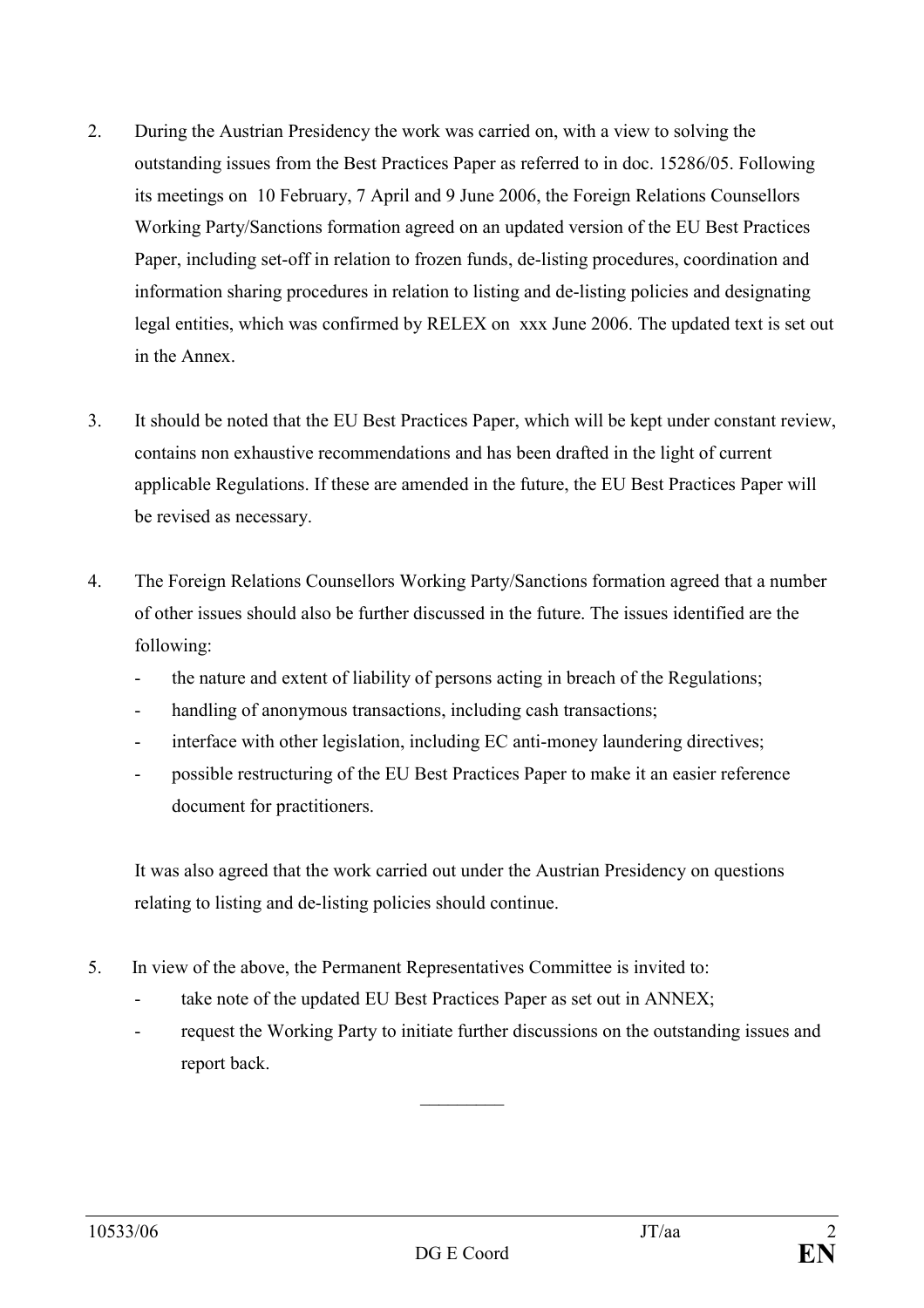# EU Best Practices

# for the effective implementation of restrictive measures

# Introduction

- 1. On 8 December 2003, the Council adopted Guidelines on implementation and evaluation of restrictive measures in the framework of the  $CFSP<sup>1</sup>$ . These Guidelines suggested that a specific Council body be dedicated to the monitoring and follow up of such restrictive measures. Subsequently, on 26 February 2004 COREPER mandated the Foreign Relations Counsellors Working Party, in addition to its existing mandate, to carry out the monitoring and evaluation of EU restrictive measures, while meeting periodically in a specific Sanctions formation, reinforced as necessary including with experts from capitals. The mandate for this formation includes the development of best practices among Member States in implementation of restrictive measures.
- 2. On 8 December 2004, the Committee of Permanent Representatives took note of a Presidency working document containing EU Best Practices for an effective implementation of financial restrictive measures<sup>2</sup>. That paper focussed on financial restrictive measures targeting terrorist persons, groups or entities.
- 3. In the meantime, work has been taken forward on developing best practices for the implementation of financial restrictive measures in general. The present Best Practices paper, agreed by the RELEX/Sanctions formation and confirmed by the Foreign Relations Counsellors Working Party on 28 November 2005, addresses this wider subject.
- 4. The intention is to keep this paper under constant review, notably with a view to adding best practices with regard to the implementation of other restrictive measures.

 $\frac{1}{1}$ Document 15579/03, last updated by doc. 15114/05.

<sup>2</sup> Document 13851/4/04 REV 4.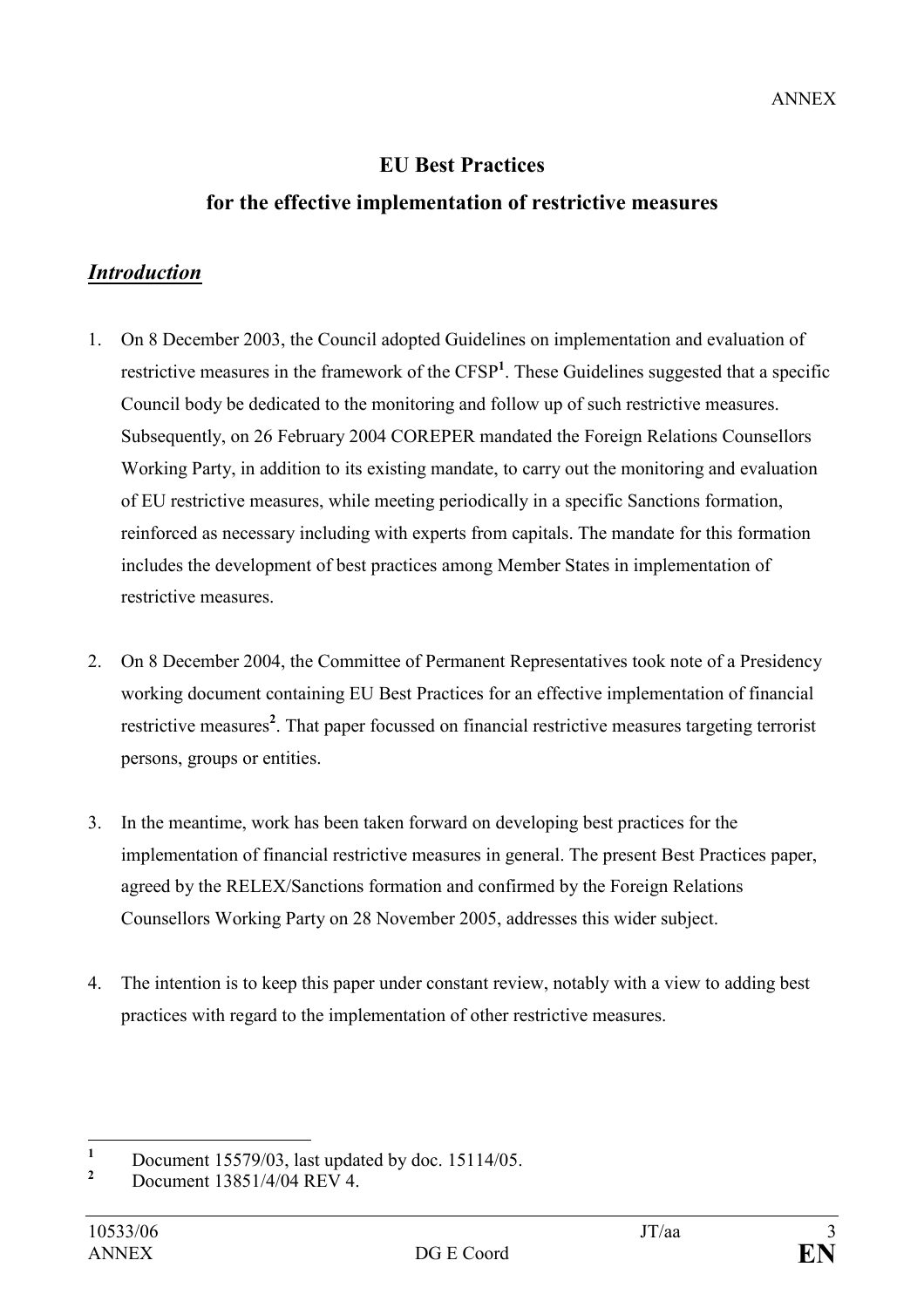- 5. The Best Practices are to be considered non exhaustive recommendations of a general nature for effective implementation of restrictive measures in accordance with applicable Community/Union law and national legislation. They are not legally binding and should not be read as recommending any action which would be incompatible with applicable Community/Union or national laws, including those concerning data protection.
- 6. The intention of the paper is not to duplicate existing work but to identify key elements in the implementation of sanctions taking into account
	- the specific situation within the European Union's legal system,
	- the review of the current state of implementation of sanctions conducted by RELEX/Sanctions formation,
	- the importance of emphasising some already existing best practices that reflect current priorities of Member States.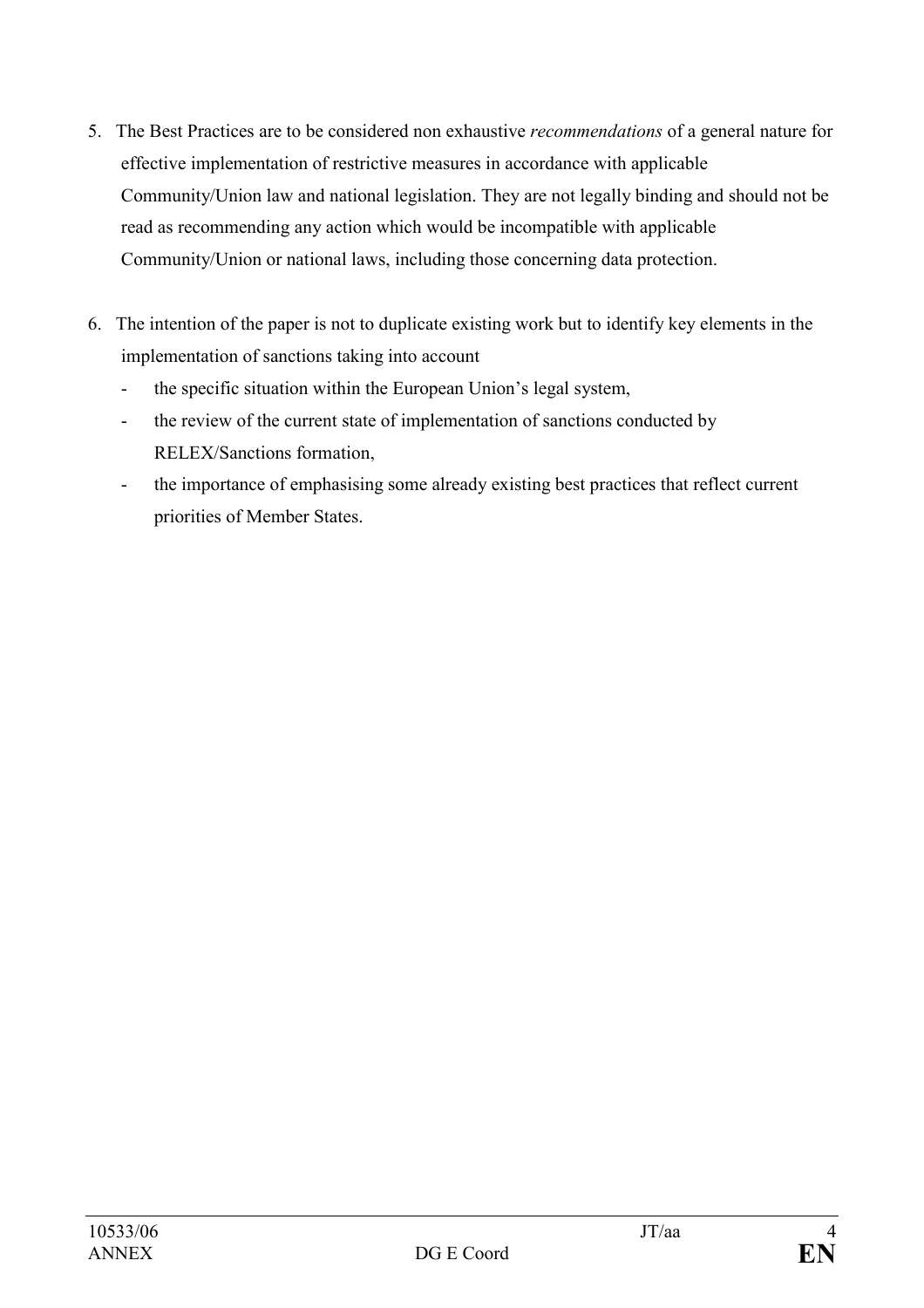# A. Targeted restrictive measures: designation and identification

#### I. Identification of designated persons or entities

- 7. In order to improve the effectiveness of administrative freezing measures and restrictions on admission, and to avoid unnecessary problems caused by homonyms or near-identical names (possibility of "mistaken identity"), as many specific identifiers as possible, including in particular surname, first name, alias, sex, date and place of birth, nationality, address, identification or passport number, should be available at the moment of identification and published at the moment of adoption of the restrictive measure. For entities, the information should aim to include in particular the full name, principal place of business, place of registration of office, date and number of registration.
- 8. After designation of a (natural or legal) person or entity, a constant review of identifiers should take place in order to specify and extend them, involving all those who can contribute to this effort. Procedures should be in place to ensure this constant review, involving all those who can contribute to this effort, in particular the EU Heads of Mission in the third country concerned, Member States' competent authorities and agencies, and financial institutions. With regard to measures targeting foreign regimes, each incoming Presidency could invite the relevant local EU Presidencies to review, and where possible amend and/or complement, the identifying information of the designated persons or entities. Updates of the lists with additional identifying information will be adopted as provided for in the basic act.
- 9. The formats of the listing of persons or entities and their identifiers should be harmonised.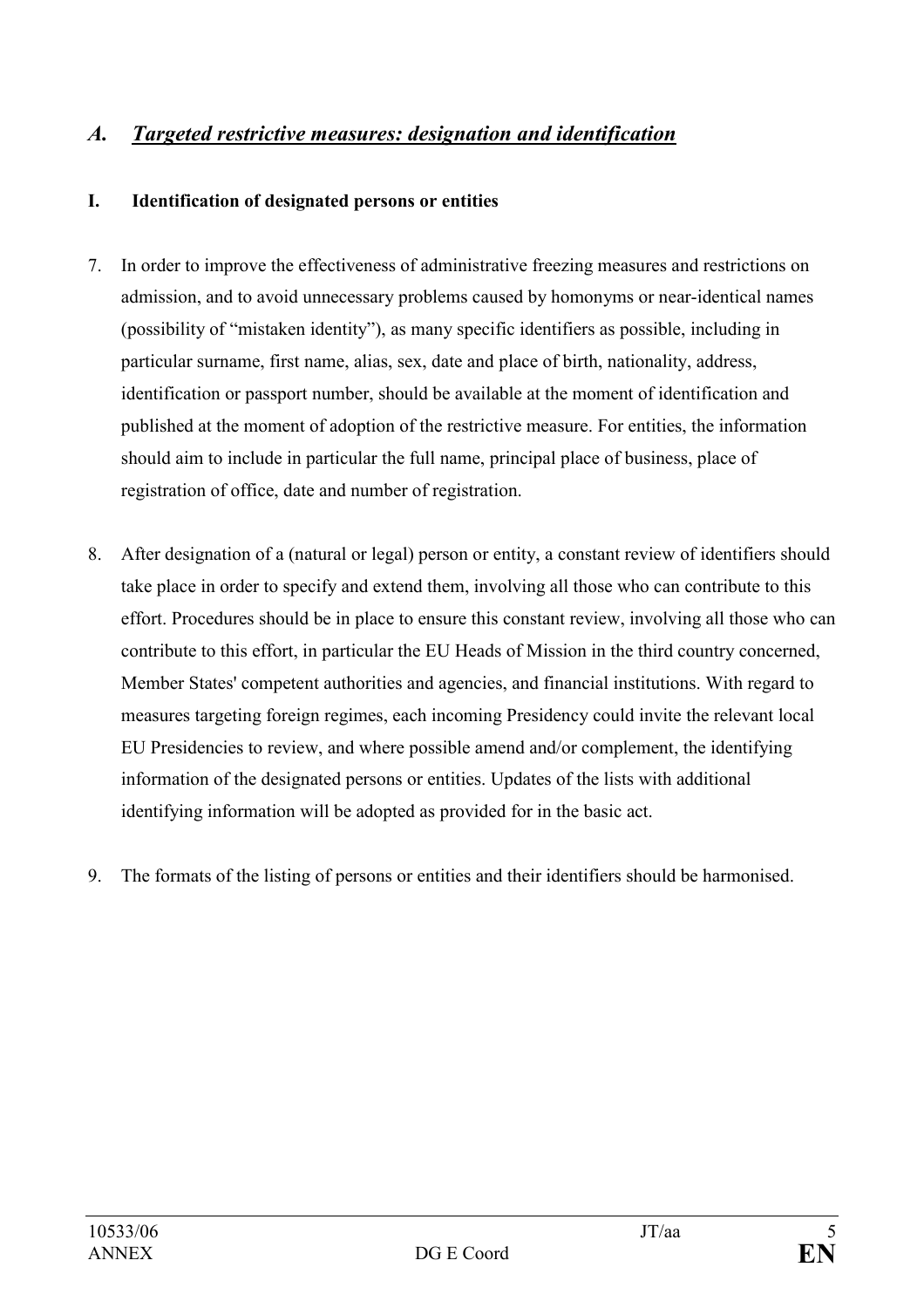#### II. Claims concerning mistaken identity

10. If the information on a designated person or entity is limited to that person's/entity's name, implementation of designation may in practice prove to be problematic due to the potentially lengthy list of possible positive targets. This highlights the urgency of further identifiers. However, even if additional identifiers are provided, distinguishing between designated and non-designated persons or entities may still be difficult. It cannot be excluded that in some cases the funds of a person/entity who was not the intended target of the restrictive measures will be frozen, or a person excluded from the territory of the Member States of the EU, due to identifiers that match with those of a designated person/entity. Member States and the Commission should have procedures in place that ensure that their findings on claims concerning alleged mistaken identity are consistent in this regard.

#### a) investigation by the competent authorities

- 11. If a person/entity whose funds or economic resources are frozen claims that he or she is not the intended target of the restrictive measures, he or she should contact the competent authority. If a credit or financial institution, or another economic operator, queries whether a customer is in fact a designated person/entity, they should use all sources available to them to establish that customer's identity. If they cannot solve the query, the economic operator should inform the competent authorities of the relevant Member State.
- 12. If a person seeking entry to the EU claims not to be designated pursuant to restrictive measures, and/or when the border/immigration authorities, after having used all sources available to them to establish the identity of that person, query whether this person is in fact the person designated, the border/immigration authorities should inform the competent authorities of the relevant Member State of the claim or query<sup>3</sup>.
- 13. In both cases the competent authorities should examine the claim or query<sup>4</sup>.

 $\frac{1}{3}$ Sometimes the immigration authorities will be the competent authorities.

<sup>4</sup> In cases of designation pursuant to UNSCRs it may be difficult for the competent authorities to conclude such an examination alone; in such cases the procedure set out in (c) (ii) should be followed.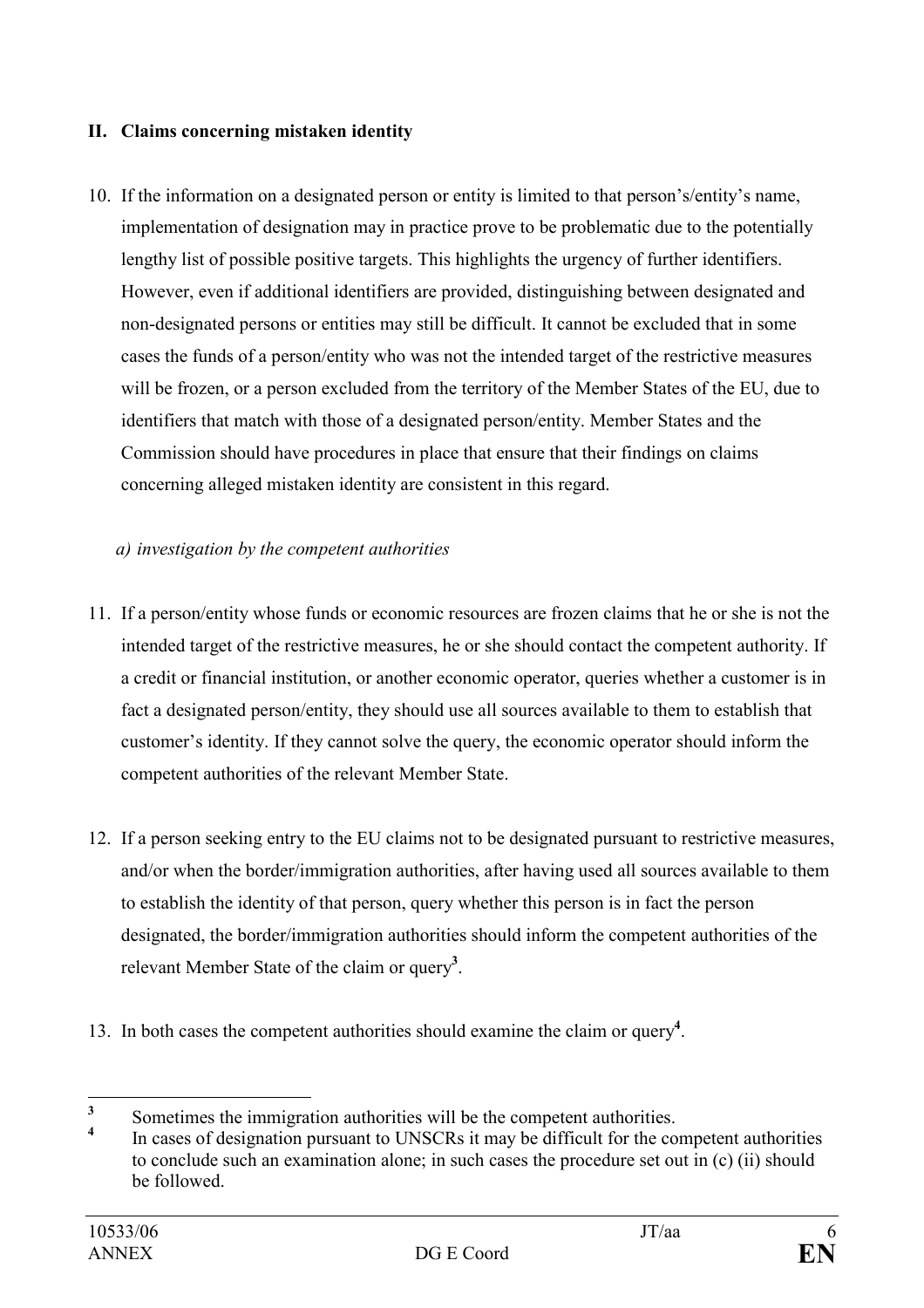#### b) affirmative conclusion with regard to mistaken identity

- 14. Where the competent authorities conclude after examination of the matter that, taking all relevant facts and circumstances into account, the person/entity concerned is not the designated person/entity, they should inform the person/entity of the finding and/or the economic operators or border/immigration authorities involved. Where appropriate, they should also inform other Member States and the Commission in particular in light of the possibility that the person/entity concerned will be confronted with similar problems in other Member States.
- 15. Where the competent authorities conclude after examination of the matter that, taking all relevant facts and circumstances into account, the person/entity concerned is the designated person/entity, they should inform, as appropriate, the person/entity of the finding and/or the economic operators or border/immigration authorities involved.

#### c) uncertainty regarding claims

#### (i) cases concerning EU autonomous restrictive measures

16. In case the competent authorities are not able to establish the correctness of the claim of mistaken identity, and the claim is not manifestly unfounded, Member States and the Commission should, when relevant, be informed of that claim and the matter should be discussed in Council, possibly on the basis of further information to be provided by the State that made the proposal for designation of the person, or by the EU Heads of Mission in the third country concerned, as appropriate, with a view to determining whether this is indeed a case of mistaken identity.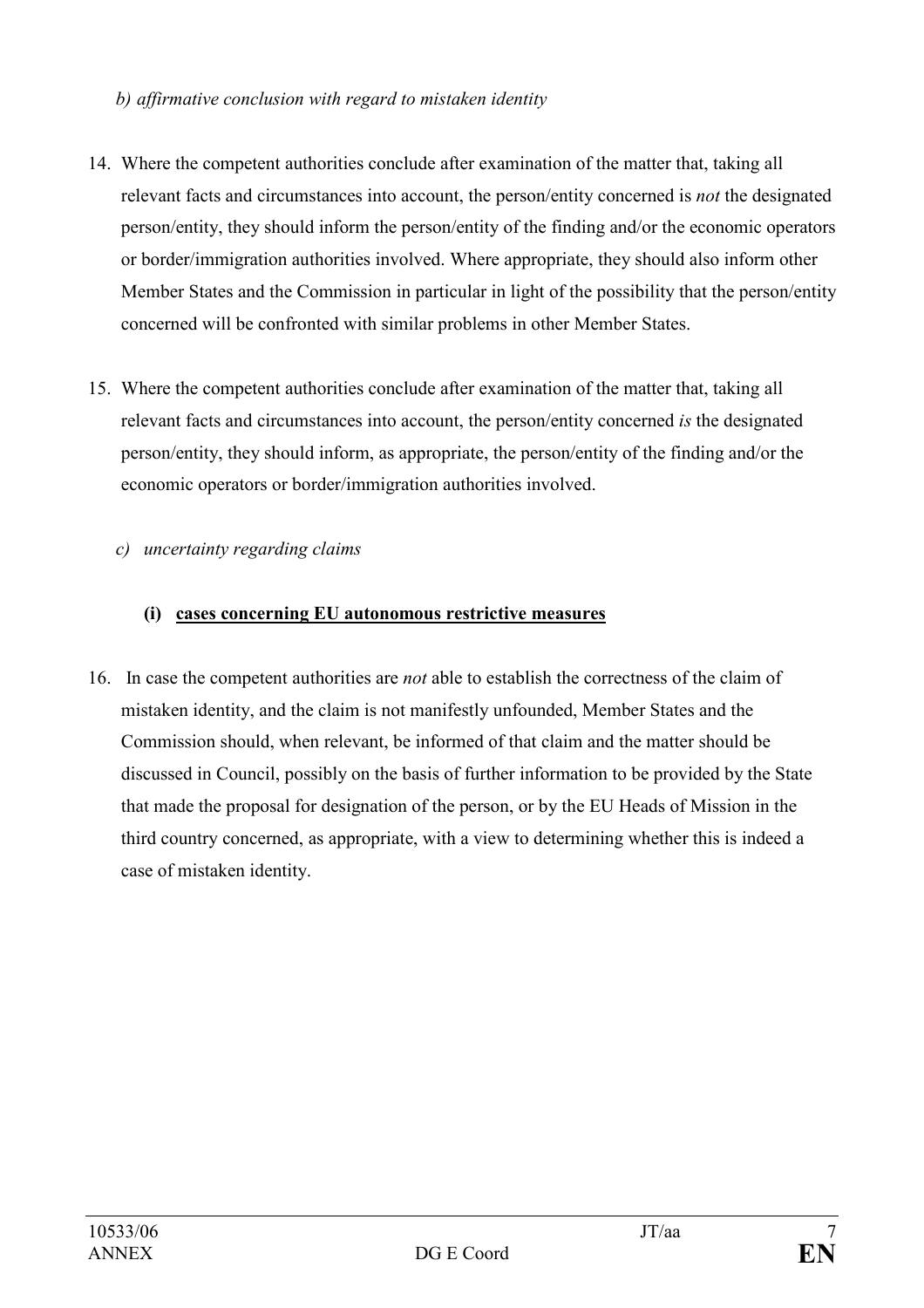# (ii) cases concerning restrictive measures imposed pursuant to UN Security Council Resolutions

17. In case the competent authorities are *not* able to establish the correctness of the claim of mistaken identity, and the claim is not manifestly unfounded, Member States and the Commission should be informed of that claim, when relevant. The UN Sanctions Committee established by the relevant UNSC Resolution, and where possible, through that Committee, the State that made the proposal for designation, should be consulted by the Member State that investigated the claim or by the Commission. Where appropriate, the matter could be referred to that Committee for an authoritative finding. Any such authoritative finding should be communicated to Member States and the Commission.

### d) judicial findings

18. If a court or tribunal of a Member State has made a decision on any claims regarding mistaken identity, it could be communicated by the competent authorities of that State to all other Member States and the Commission.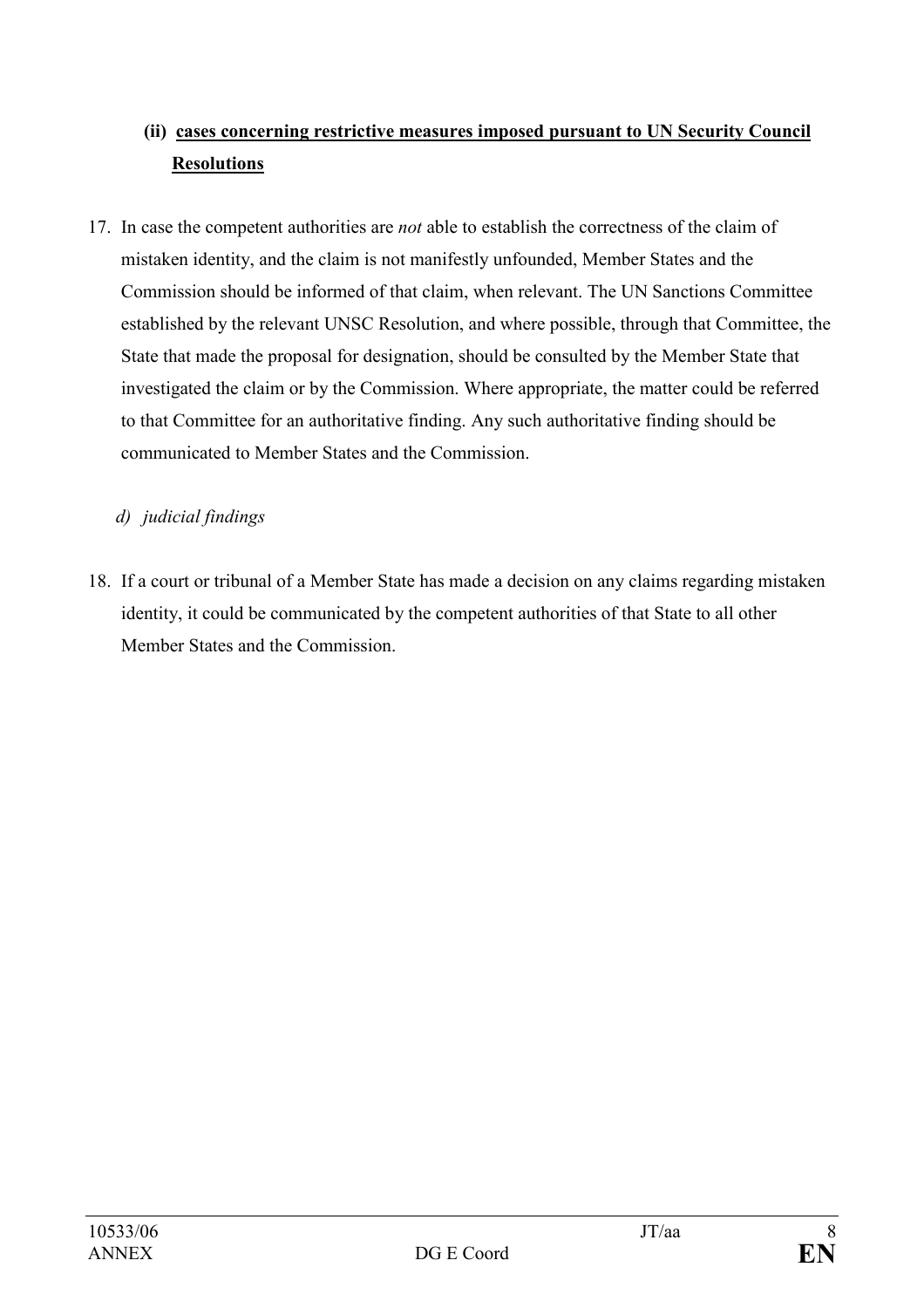#### III. De-listing

19. A transparent and effective de-listing procedure is essential to the credibility and legitimacy of restrictive measures. Such a procedure could also improve the quality of listing decisions. De-listing could be appropriate in various cases, including evidence of mistaken listing, a relevant subsequent change in facts<sup>5</sup>, emergence of further evidence, the death of a listed person or the liquidation of a listed entity. Essentially de-listing is appropriate wherever the criteria for listing are no longer met.

 When considering a request for de-listing, all relevant information should be taken into account.

Apart from submission of requests for de-listing, a regular review, as provided for in the relevant legal act, involving all Member States, shall take place in order to examine whether there remain grounds for keeping a person or entity on the list.

While preparing such regular reviews, the State that proposed the listing should be asked for its opinion on the need to maintain the designation and all Member States should consider if they have additional relevant information to put forward. Any decision to de-list should be implemented as swiftly as possible.

 5 E.g. de-listing could be appropriate in the case of law enforcement measures, such as the inclusion of persons in Witness Protection Schemes.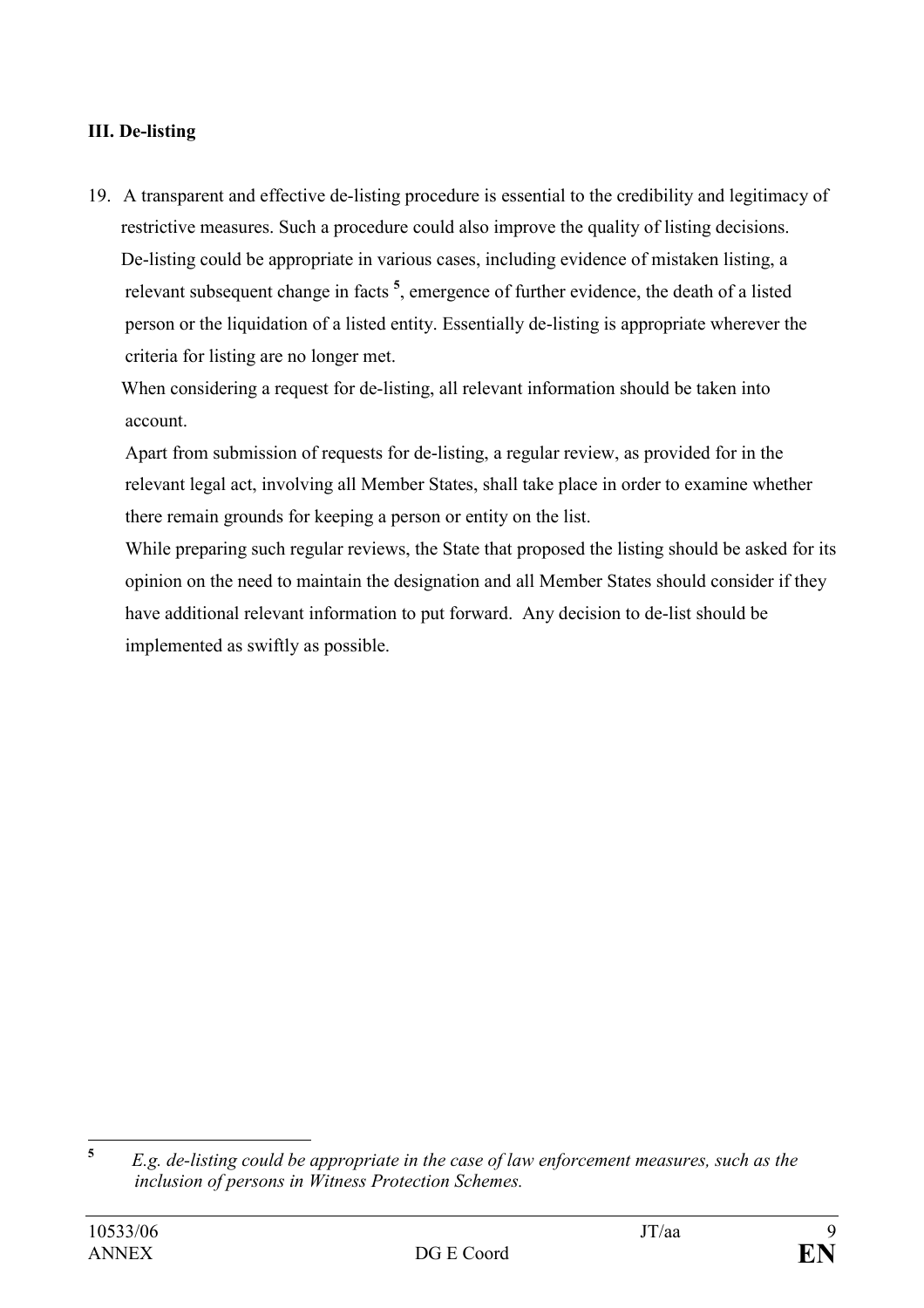# B. Freezing measures

#### Laws and regulations

- 20. In addition to legislation adopted by the Community, Member States should have in place the necessary legislative framework, laws or regulations to freeze funds (financial assets) and economic resources of persons and entities subject to restrictive measures, including terrorist persons and entities, and to prohibit the making available of funds and economic resources to or for the benefit of such persons and entities, in particular by way of administrative freezing measures and/or through the use of judicial freezing orders having equivalent effects. This should be in line with relevant FATF standards, particularly Special Recommendation III on Terrorist Financing<sup>6</sup>.
- 21. Such measures should enable the national authorities to order and obtain the freezing without delay of all funds (financial assets) and economic resources belonging to, or owned, controlled or held by, the designated person or entity located in the Member State concerned and could also target persons and entities having their roots, main activities and objectives within the European Union. They should also provide a basis for freezing measures pending decisionmaking on EU measures implementing UNSC resolutions<sup>7</sup>.
- 22. Section C sets out best practices for implementation of Community measures and can also provide relevant guidance on implementation of national freezing measures.

#### Administrative and judicial freezing, seizure and confiscation

23. In general terms, administrative freezing could be considered as primarily an act providing the basis for comprehensively preventing all uses made of frozen funds and economic resources and of all transactions by a person, group or entity, designated by a competent authority.

 6 FATF standards comprise the Forty Recommendations on Money Laundering and the Nine Special Recommendations on Terrorist Financing, available at http://www.fatf-gafi-org

<sup>7</sup> See Article 60 (2) of the Treaty establishing the European Community.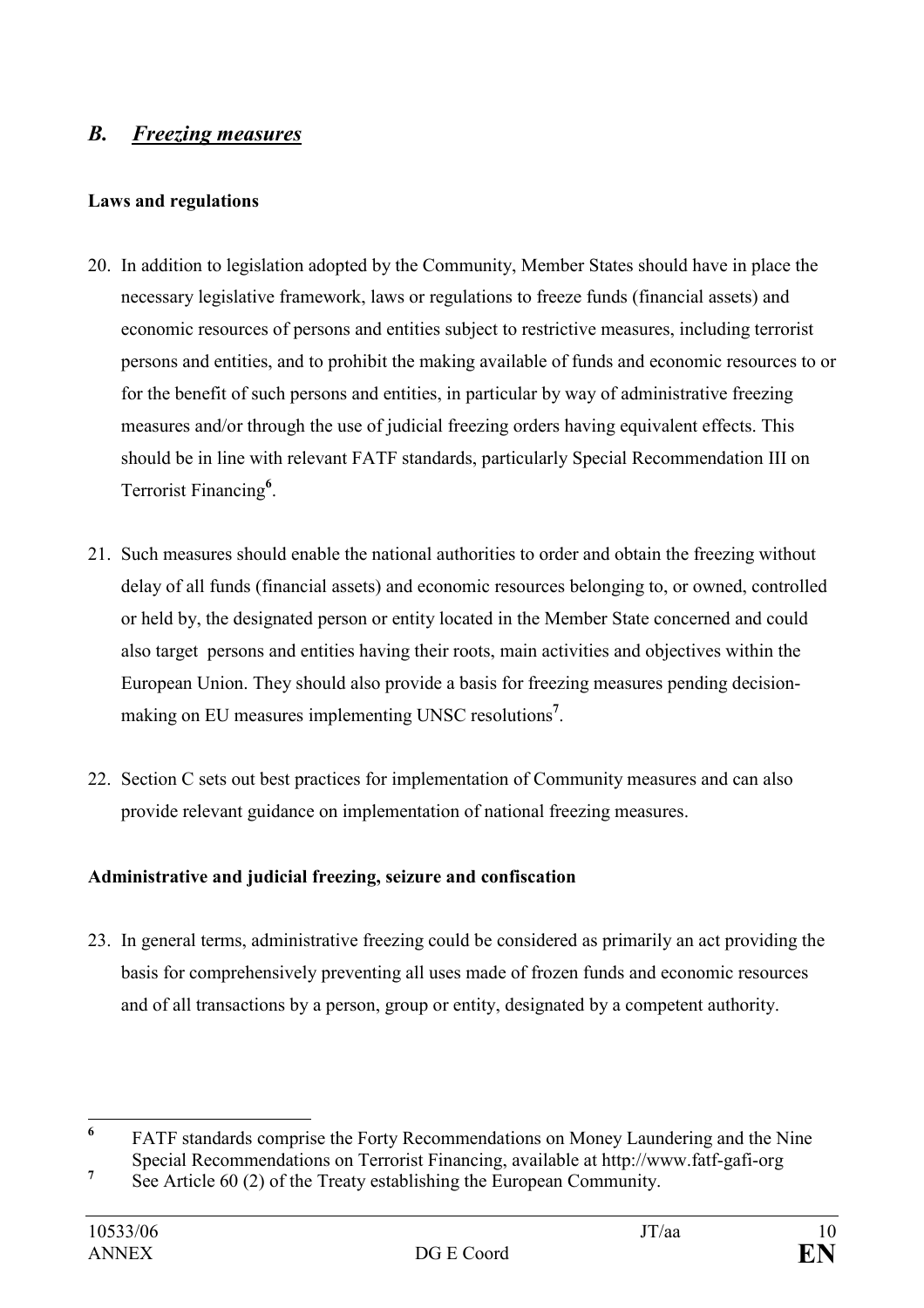- 24. Judicial freezing<sup>8</sup>, however, could be considered primarily as an action preparatory to confiscation, which is part of a criminal law procedure in the Member State concerned<sup>9</sup> or, in case of requests for assistance in criminal matters, in another Member State or a third country. A judicial freezing order can be made with respect to property subject to an administrative freezing and may rely on evidence which has been obtained in the administrative process. In other cases, a judicial freezing order will however be made without previous administrative freezing (See Framework Decision 2003/577/JHA on the Execution of Orders Freezing Property and Evidence $10$ .
- 25. In the specific case of terrorism, Member States should also take the necessary measures to seize and/or confiscate terrorist assets. To that end, they should implement Framework Decision  $2005/212$ /JHA on the Execution of Confiscation Orders<sup>11</sup> in a timely fashion. Member States should also implement the 1999 UN Convention for the Suppression of the Financing of Terrorism.

 8 Several delegations pointed out the differences in terminology in national legislation. For example, the German terminology for an action preparatory to confiscation, which is part of a criminal law procedure, is "seizure".

<sup>9</sup> A preventive system of judicial seizing and confiscation of assets can also be applied outside the specific case of criminal proceedings in certain Member States.

 $^{10}$  OJ L 196, 2.8.2003, p. 45.<br>  $^{11}$  OJ L (9, 15, 2.05, p. 40)

OJ L 68, 15.3.05, p. 49.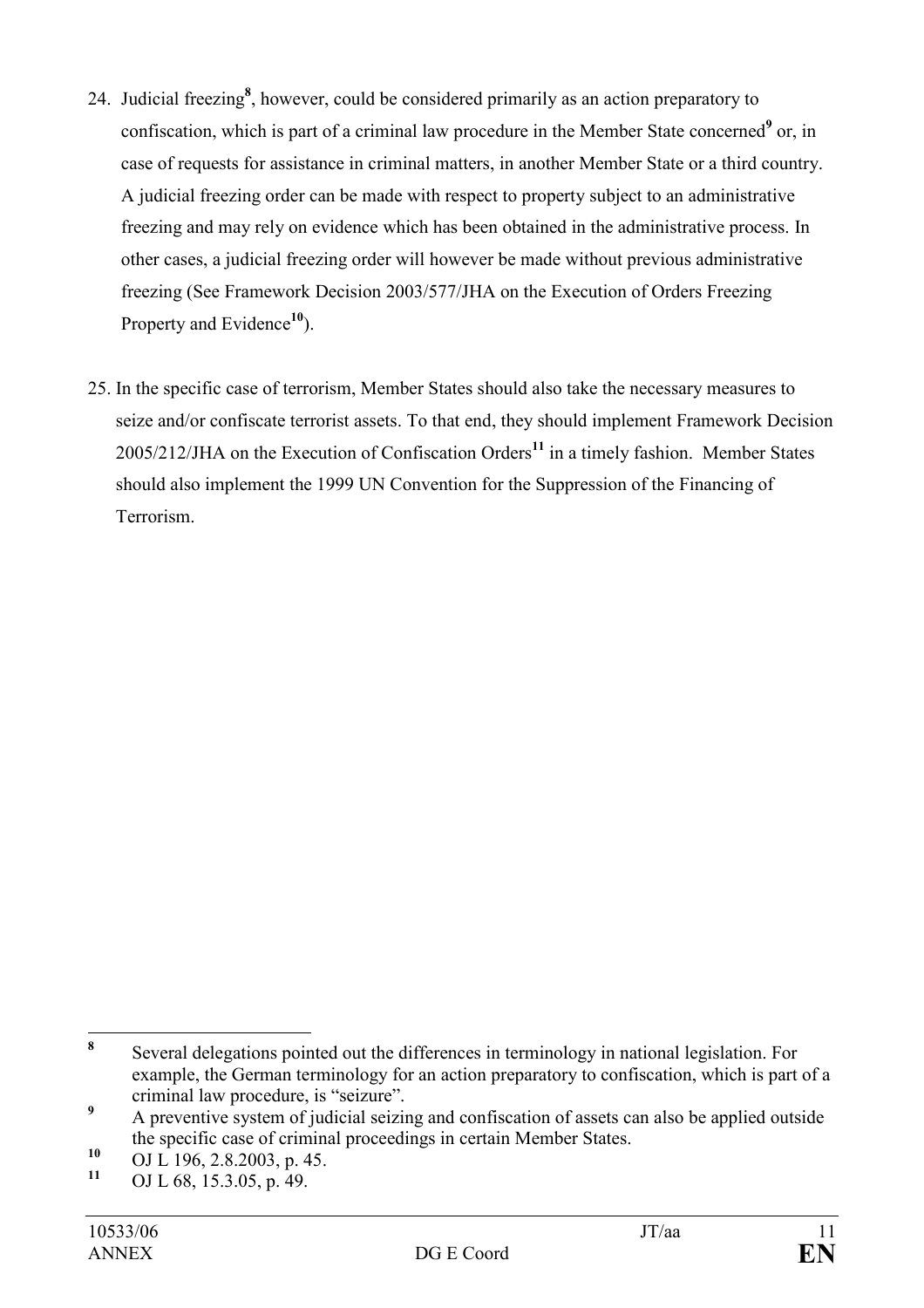# C. Modalities of administrative freezing of funds and economic resources

#### I. Scope of administrative freezing

- 26. Administrative freezing measures, in the context of EC Regulations, consist of:
	- a freeze of funds and economic resources of designated persons and entities, and
	- a prohibition on making funds and economic resources available to such persons and entities.
- 27. The terms 'freezing of funds', 'freezing of economic resources', 'funds' and 'economic resources' are defined and exceptions and exemptions to the measures are provided in each Regulation. Some standard wording for this purpose is set out in the Guidelines on implementation and evaluation of restrictive measures in the framework of the  $CFSP<sup>12</sup>$ .
- 28. In this paper, the term 'exception' refers to uses which are not prohibited by the Regulations, whilst 'exemption' refers to uses which are prohibited unless authorised by a competent authority. In this paper, the words 'shall', 'must' and 'is obliged to' refer to legal obligations whether imposed by freezing Regulations or other international, Community or national law; the word 'should' refers to best practice; and the words 'might' and 'may' refer to suggestions which could be appropriate, depending on the circumstances and other relevant laws and procedures.
- 29. Administrative freezing measures do not involve a change in ownership of the frozen funds and economic resources. Once in force, the Regulations imposing such measures override all incompatible contractual arrangements. Any person or entity complying with the obligations under the Regulations shall not be held liable vis-à-vis a designated person or entity for any damage that may be suffered by the latter as a result. No person or entity carrying out a freeze, while acting without negligence and in good faith that such action is in accordance with a Regulation, shall be held liable vis-à-vis the affected person or entity $^{13}$ .

 $12$  $\frac{12}{13}$  Document 15114/05.

Nearly all Regulations include specific provisions to this effect with the exception of Regulation (EC) No 2488/2000 maintaining a freeze of funds in relation to Mr Milosevic and those persons associated with him, and Regulation (EC) No 2580/2001 on specific restrictive measures directed against certain persons and entities with a view to combating terrorism.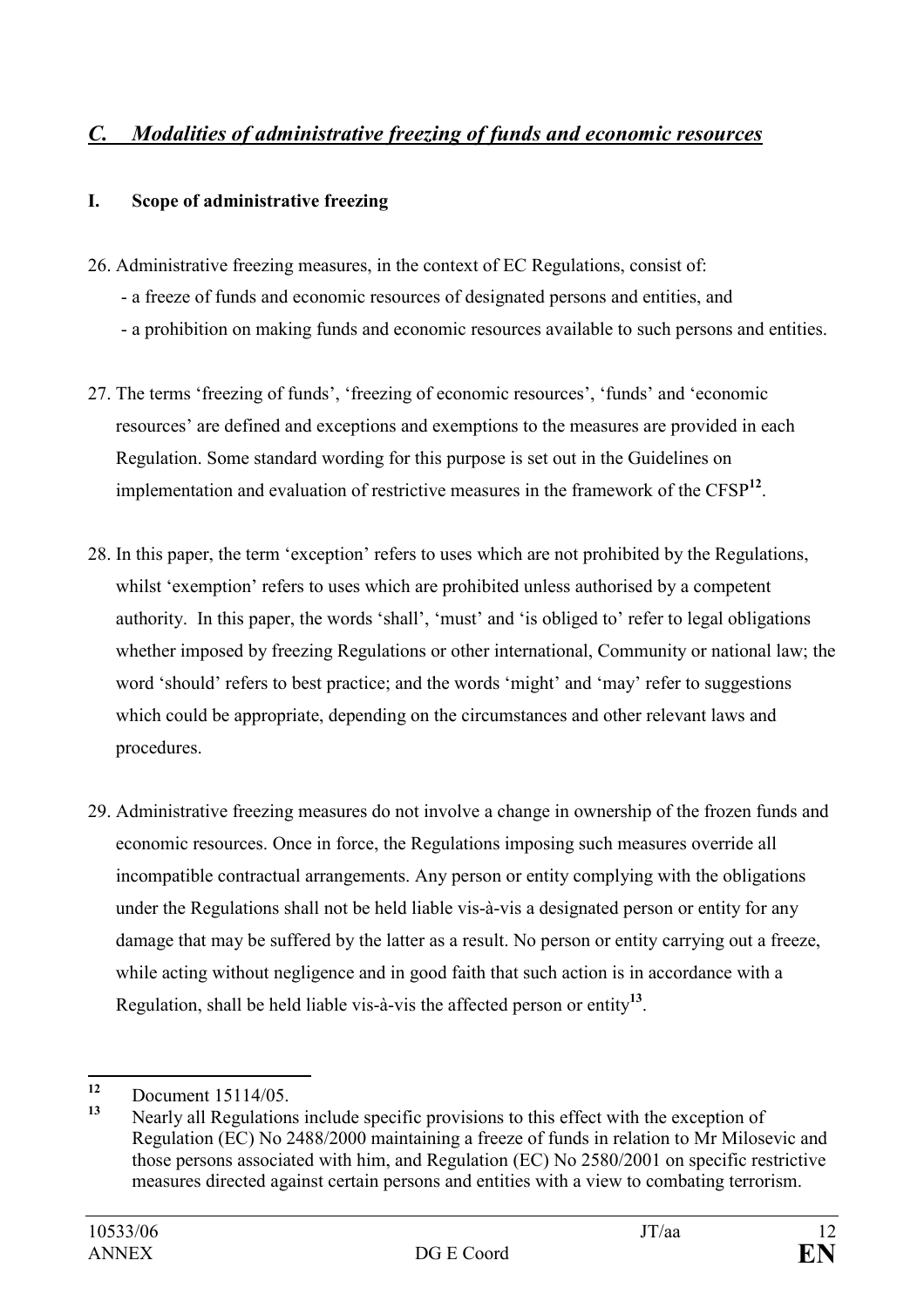- 30. The freeze covers all funds and economic resources belonging to or owned by designated persons and entities, and also to those held or controlled by the latter. Holding or controlling should be construed as comprising all situations where, without having a title of ownership, a designated person or entity is able lawfully to dispose of or transfer funds or economic resources he, she or it does not own, without any need for prior approval by the legal owner. A designated person is considered as holding or controlling funds or economic resources, inter alia, if he or she:
	- (a) has banknotes or debt certificates issued to bearer,
	- (b) has movable goods on his or her premises which he or she owns jointly with a nondesignated person or entity,
	- (c) has received full or similar powers to represent the owner, allowing him or her to order the transfer of funds he or she does not own (e.g. for the purpose of managing a specific bank account), or
	- (d) is a parent or guardian administering a bank account of a minor in accordance with the applicable national law.
- 31. In principle, the freeze should not affect funds and economic resources which are neither owned by or belonging to, nor held or controlled by designated persons and entities. Thus, for example, the funds and economic resources of the non-designated employer of a designated person are not covered, unless they are controlled or held by that person. In the same vein, the funds and economic resources of a non-designated entity having separate legal personality from a designated person or entity are not covered , unless they are controlled or held by the designated person or entity. However, even so, funds and economic resources jointly owned by a designated person or entity and a non-designated one are in practice covered in their entirety. The non-designated person or entity may subsequently request an authorisation to use such funds and economic resources, which may include severing the joint ownership so that person's share can be unfrozen.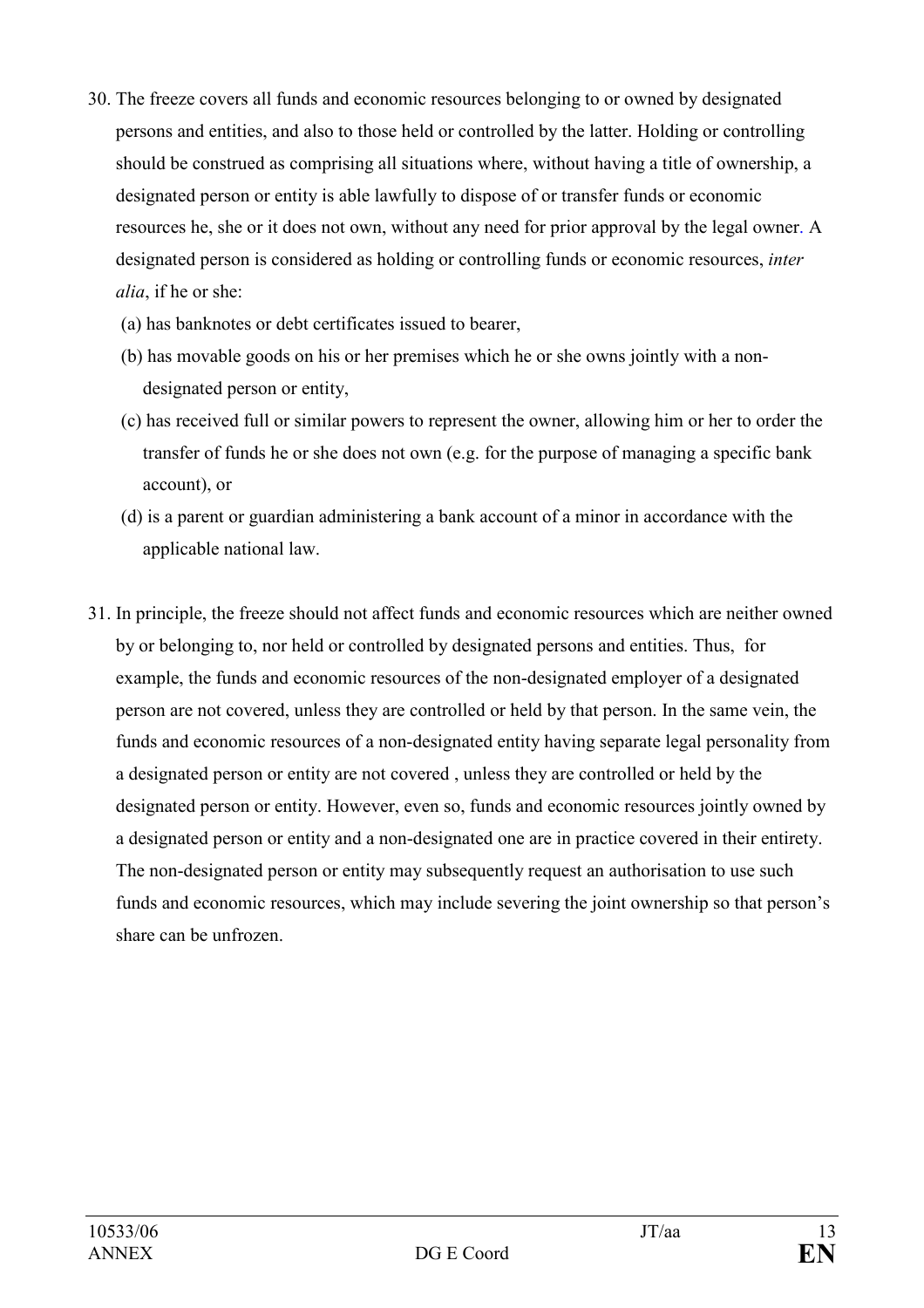#### II. Role of economic operators and citizens

- 32. Regulations imposing freezing measures apply, inter alia, to EU legal entities and other economic operators doing business in the EU, including financial and credit institutions, and EU nationals.
- 33. Anti-money laundering legislation and other legislation impose certain requirements on certain businesses and professions to verify the identity of customers and to refrain from anonymous transactions in certain circumstances. The Regulations imposing freezing measures do not create any additional obligations on economic operators to 'know their customers'.
- 34. All persons and entities subject to the Community's jurisdiction are obliged to inform the competent authorities of any information at their disposal which would facilitate the application of the freezing measures. This includes details of any accounts frozen (account holder, number, value of funds frozen), and other details which may be useful e.g., data on the identity of designated persons or entities and, where appropriate, details of incoming transfers resulting in the crediting of a frozen account in accordance with the specific arrangements for financial and credit institutions, attempts by customers or other persons to make funds or economic resources available to a designated person or entity without authorisation, and information that suggests the freezing measures are being circumvented. They are also obliged to co-operate with competent authorities in verification of information. Where appropriate, they could also provide details concerning persons and entities having names that are very similar or identical to designated parties.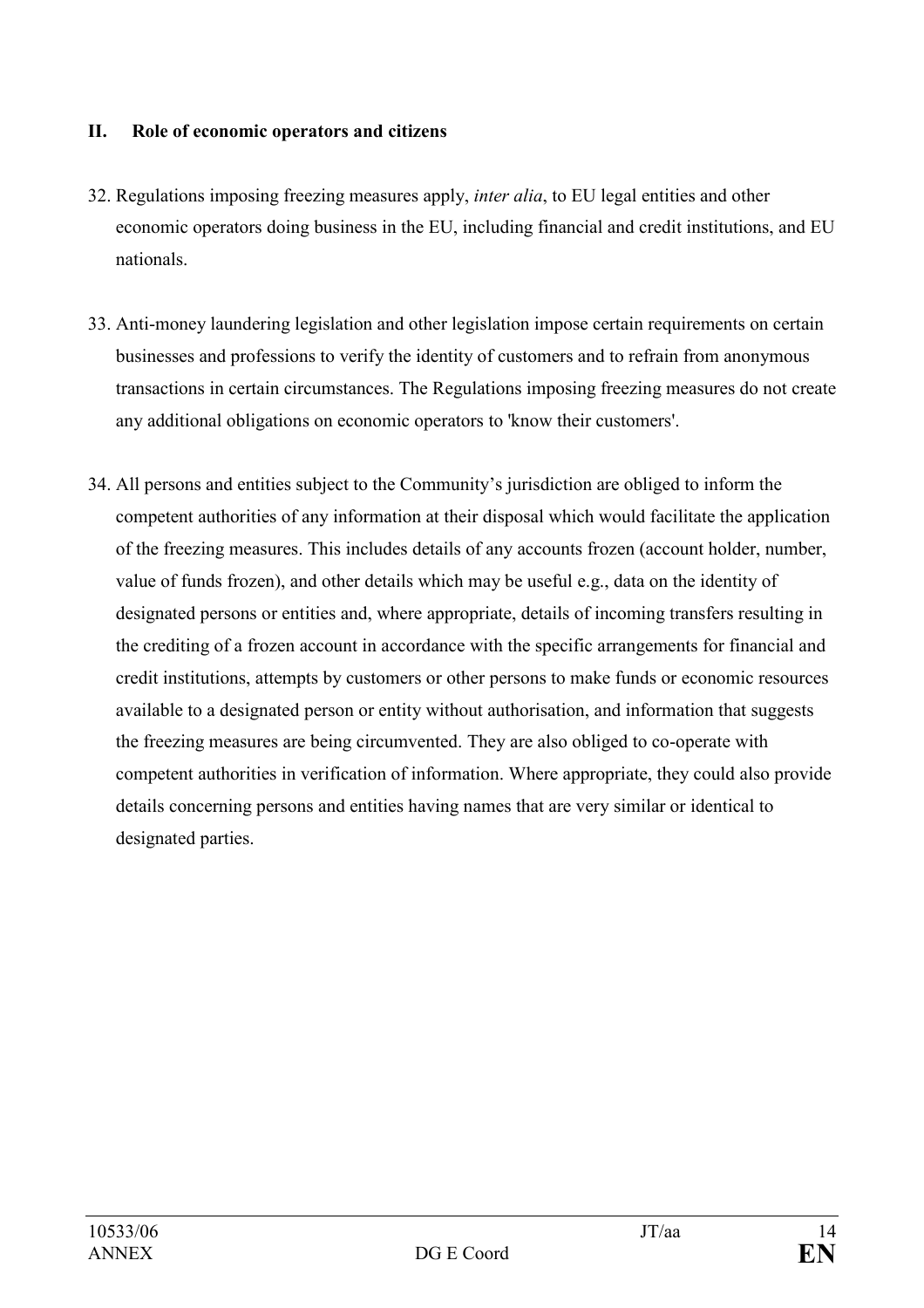#### III. Use of information by competent authorities

- 35. The Regulations provide that competent authorities may use the information they receive only for the purposes for which it was provided. These purposes include ensuring the effective implementation of the measures and law enforcement and, where provided in the Regulation, co-operation with the relevant UN sanctions committee. Thus competent authorities are permitted to exchange the information with, inter alia:
	- the Commission and the competent authorities of other Member States,
	- law enforcement authorities, relevant courts and tribunals in charge of enforcement of the Regulations imposing freezing measures and anti-money laundering legislation,
	- other investigating and prosecuting authorities,
	- the competent UN sanctions committee, and,
	- to the extent necessary for the application of the freezing measures or to prevent money laundering, credit and financial institutions.
- 36. The Regulations provide that the competent authorities and the Commission are to share relevant information with each other.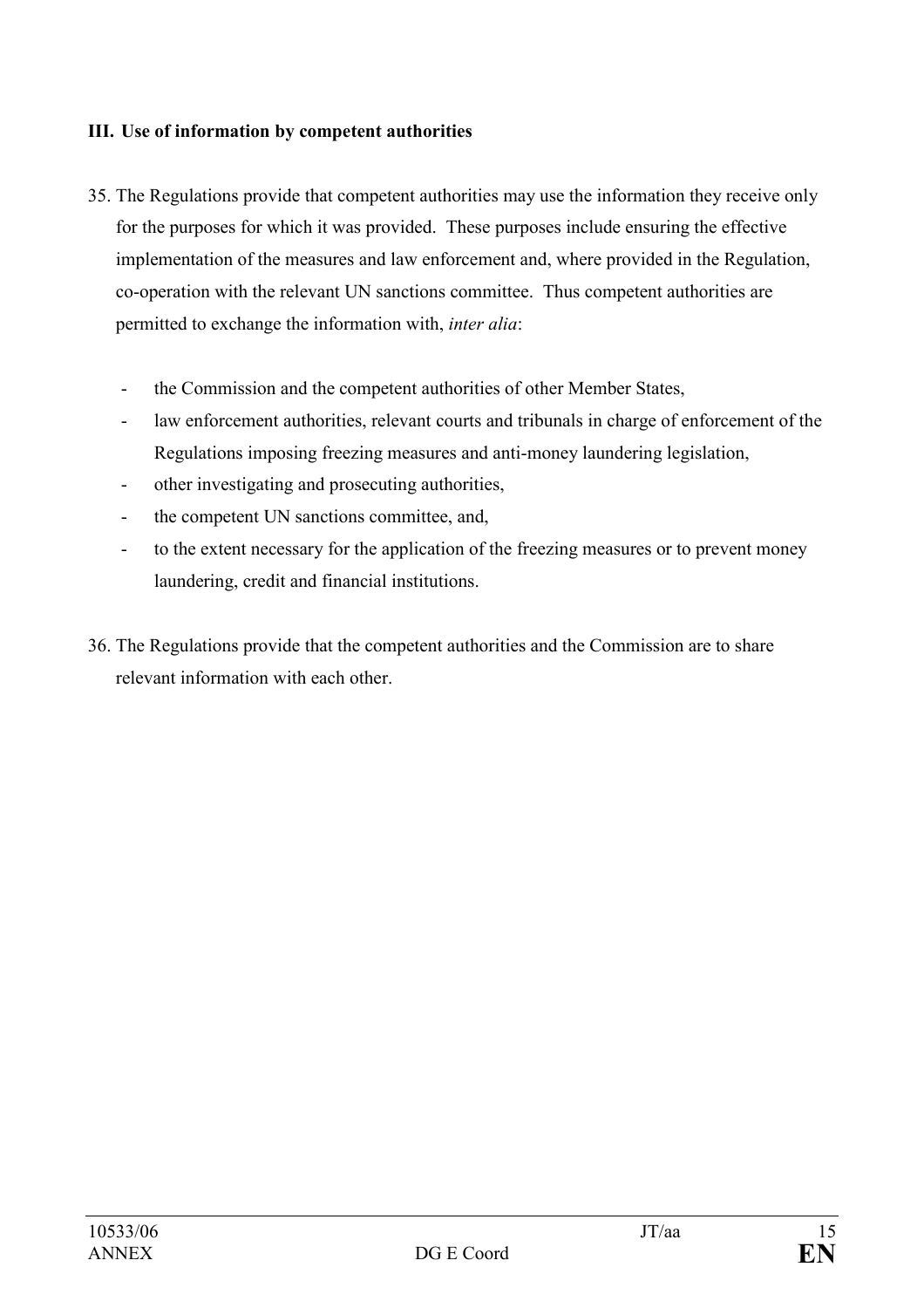#### IV. Funds

a) Freezing of funds belonging to, owned, held or controlled by a designated person or entity

- 37. The freezing of funds, unlike confiscation, does not affect the ownership of the funds concerned. Persons that hold or control funds owned by a designated person or entity (e.g. if the funds have been handed over to a credit institution as collateral) are not required to cease such holding or control, or to obtain an authorisation to continue it.
- 38. All uses of, and dealings with, funds, including transfers of ownership, moving and alterations such as portfolio management, and whether by the designated person or another person holding or controlling such funds, require prior authorisation. Joint ownership of the funds does not negate this requirement, even though third party property as such is not frozen by the Regulations.
- 39. Creditors of a designated person or entity may, without authorisation, transfer to any nondesignated person their financial claims (i.e. claims that represent a financial benefit) against the designated person or entity. The designated person or entity, however, needs an authorisation to transfer his or her financial claim against any other person or entity to any other person.
- 40. The exercise of a right of set-off by a designated person or entity, or by a non-designated person or entity in respect of a claim against a designated person or entity, is prohibited unless there is prior authorisation.
- 41. The Regulations do not authorise confiscation of cash and funds carried by a designated person; such confiscation may be appropriate in certain circumstances as a matter of national law. However, the authorities are obliged to prevent those funds from being moved, transferred, altered, used, accessed or dealt with in a way prohibited by the Regulations. When authorities are aware that a designated person is carrying cash or other funds, they may well have powers within the existing legal framework, such as anti-terrorism and anti-money laundering laws. Member States may be obliged to respect privileges and immunities conferred as a matter of international law on a designated person, which may limit possible actions <sup>14</sup>.

 $14$ For example, if the designated person is travelling to the headquarters of an international organisation and specific provisions of the relevant headquarters agreement apply.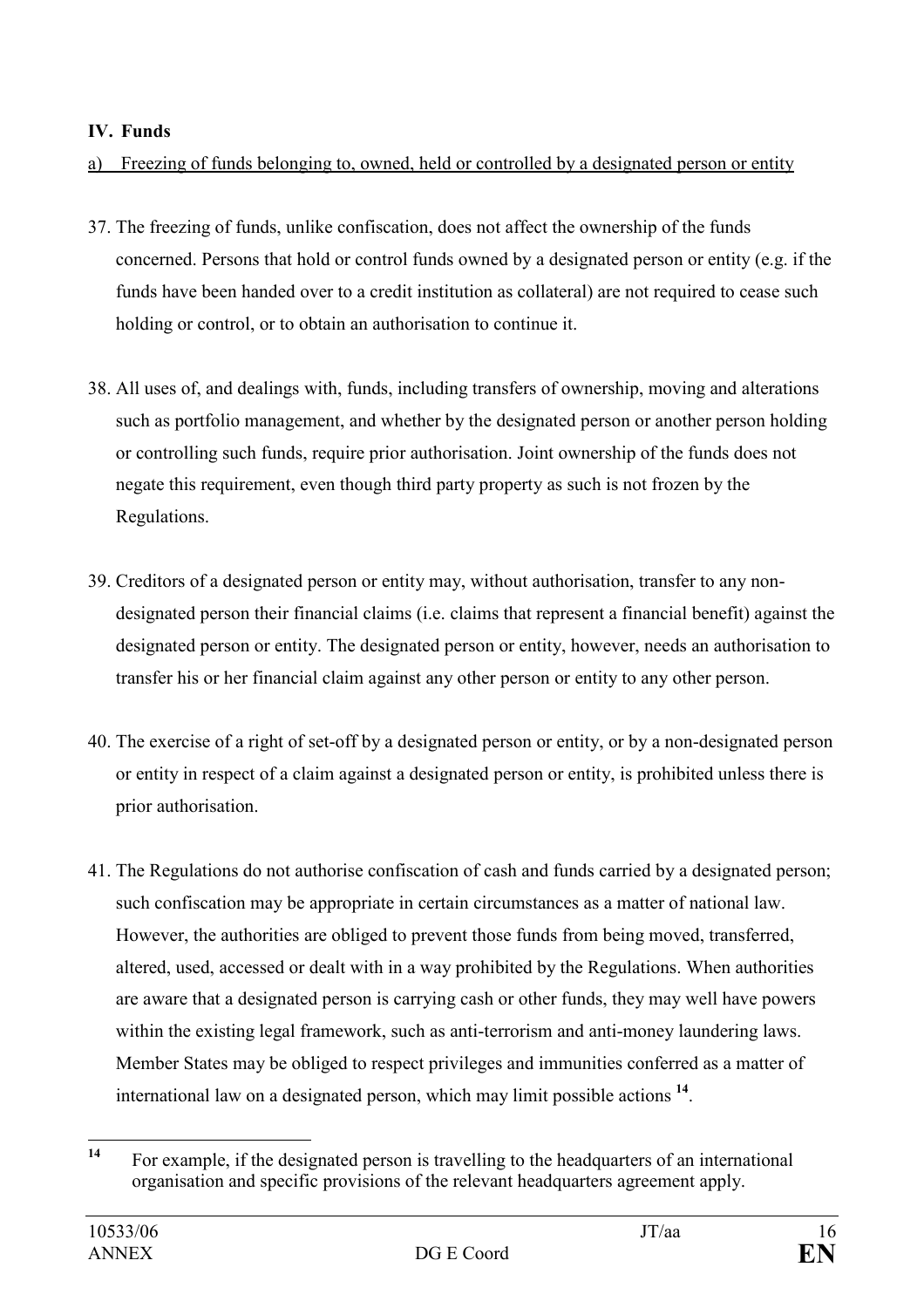#### b) Making funds available to a designated person or entity

- 42. Making funds available to a designated person or entity, be it by way of payment for goods and services, as a donation, in order to return funds previously held under a contractual arrangement, or otherwise, is generally prohibited in the absence of an authorisation granted by the competent authority pursuant to the relevant Regulation (see also paragraphs 54 to 61 on humanitarian exemptions).
- 43. However, interest accruing to a frozen account and payments already due under prior contracts, agreements or obligations can be added to that account without prior authorisation<sup>15</sup>.
- 44. A third party initiating the transfer of funds to a designated person needs prior authorisation. A financial or credit institution in the EU that receives funds transferred by a third party to a frozen account is permitted to credit such funds to it without prior authorisation. If a person transfers funds to a frozen account without prior authorisation, but claims it was an error, he or she will have to seek an authorisation for the return of the funds, allowing the competent authority to verify his or her version. However, a financial institution can, without authorisation, rectify in its accounting systems its own accidental transfer of funds to a frozen account.

 $15$ Regulation (EC) No 2488/2000 is not explicit on this point.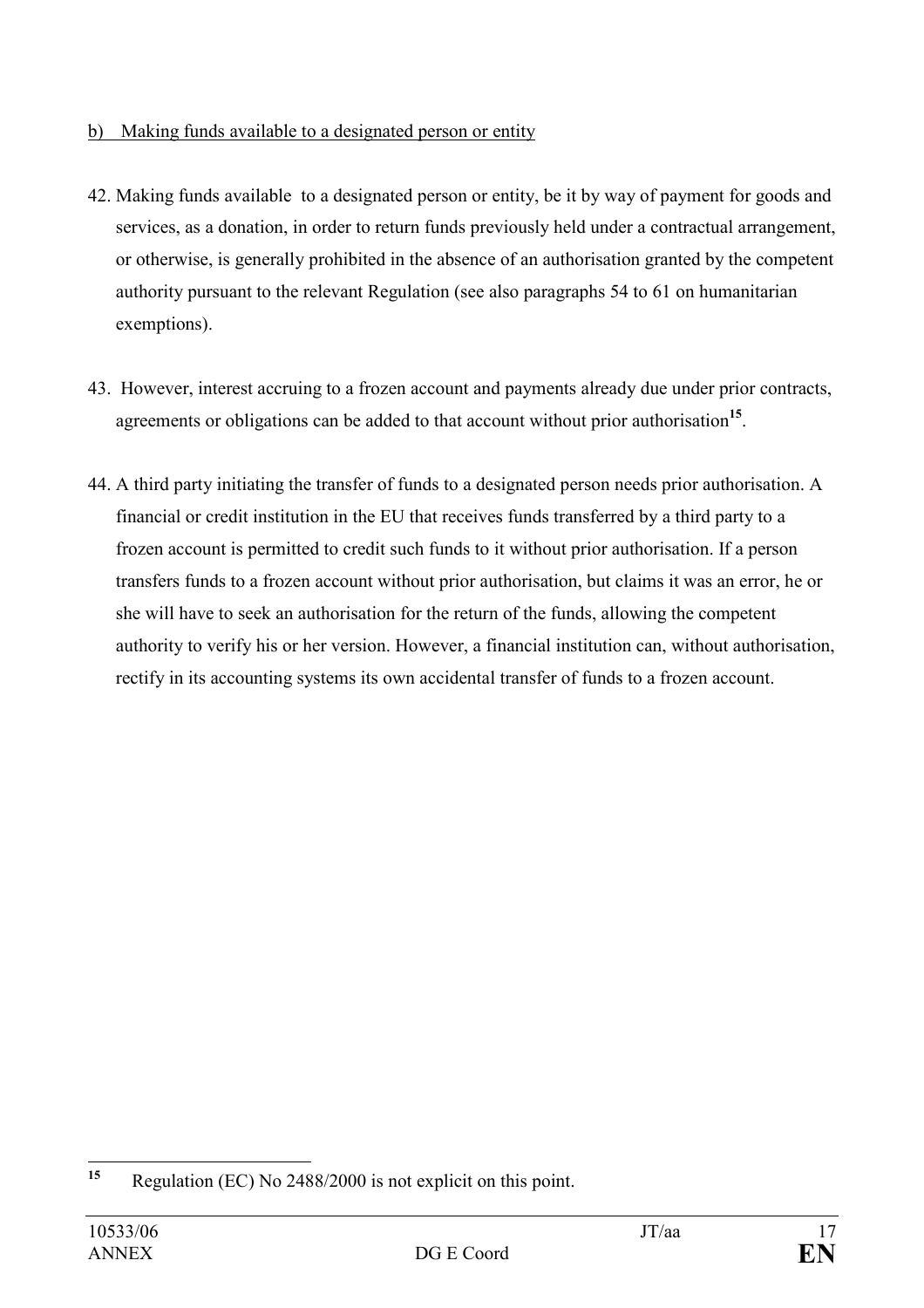#### V. Economic resources

- a) Freezing of economic resources belonging to, owned, held or controlled by a designated person or entity
- 45. Economic resources are frozen so as to prevent their use as a parallel or surrogate currency, and avoid circumvention of the freezing of funds. Competent authorities should therefore concentrate on preventing targeted persons and entities from obtaining financial or economic benefits (i.e. funds, goods or services) from economic resources. Preventing consumptive, personal use of economic resources is neither desirable nor intended.
- 46. Personal use of frozen economic resources (e.g. living in one's own house or driving one's own car) by a designated person is not prohibited by the Regulations and does not require an authorisation. Assets which are only suitable for personal use or consumption, and therefore cannot be used by a designated person to obtain funds, goods or services, do not fall within the definition of 'economic resources'. Therefore they are not covered by the Regulations and no authorisation is required to make them available to a designated person.
- 47. However, if use of frozen economic resources amounts to an economic activity which could result in the designated person obtaining funds, goods or services (e.g. if the designated person seeks to let his or her house or to operate his or her car as a taxi), it will require prior authorisation.
- 48. All uses of economic resources providing funds, goods or services to the designated person, whether such use is by the designated person or another person holding or controlling such funds, require prior authorisation. Joint ownership of the economic resource does not negate this requirement, even though third party property as such is not frozen by the Regulations.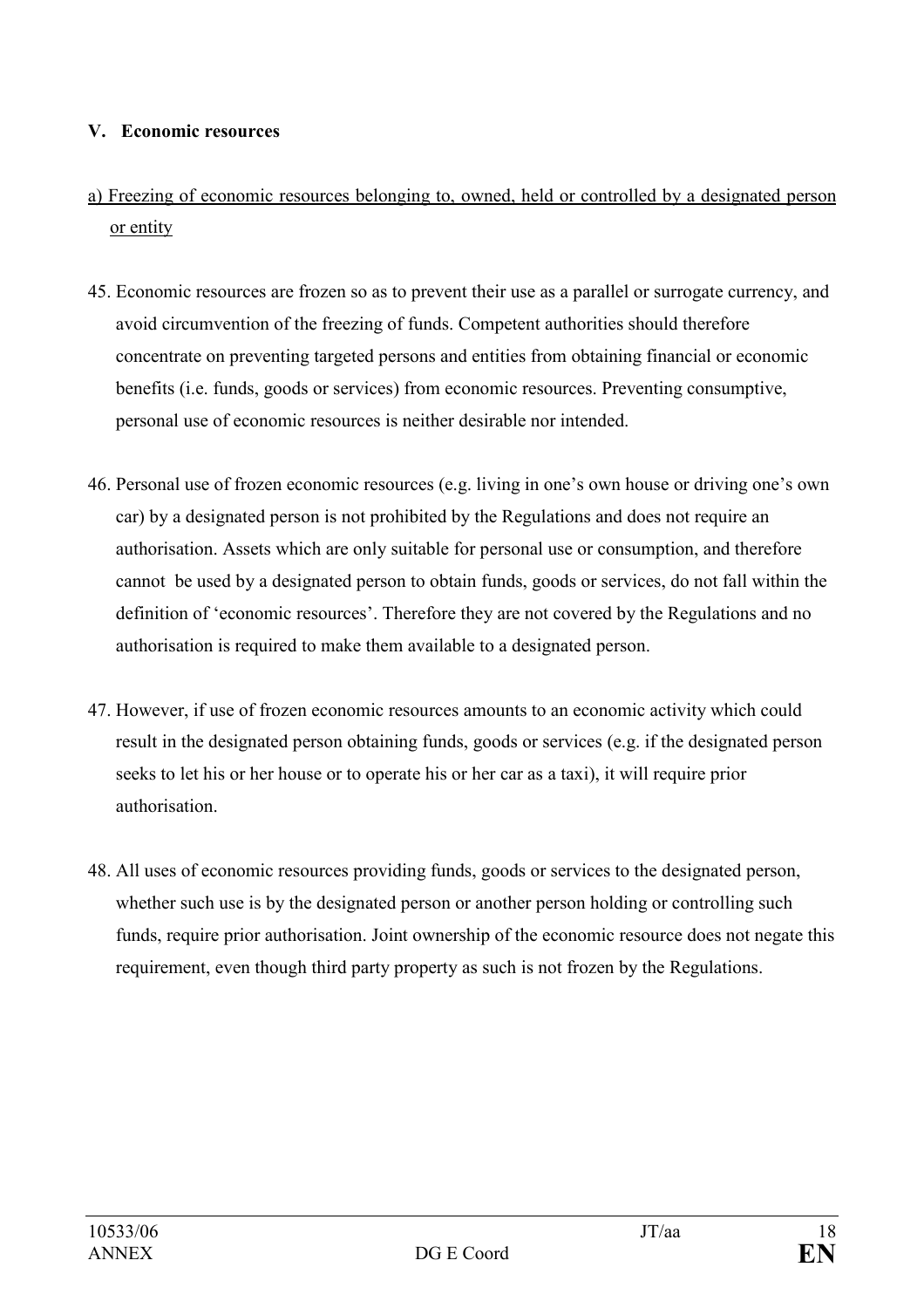#### b) Making economic resources available

- 49. Making economic resources available to a designated person or entity, including by gift, sale, barter, or returning economic resources held or controlled by a third party to a designated owner, is prohibited in the absence of an authorisation granted by the competent authority pursuant to the relevant Regulation. Making available assets which are only suitable for personal use or consumption, and therefore cannot be used by a designated person to obtain funds, goods or services, does not amount to 'making economic resources available' in the sense of the Regulations and therefore does not require an authorisation (see also paragraphs 54 to 61 on humanitarian exemptions).
- 50. The freezing measures do not require persons that hold or control economic resources owned by a designated person or entity (e.g. if a lease on movable property has been granted or movable goods have been handed over as collateral) to return such economic resources to their owner, and no authorisation is required to continue such holding or controlling. However, since such economic resources are frozen, any new contractual arrangement concerning their use or any dealing with them requires prior authorisation.
- 51. Domestic supplies of utilities such as gas, electricity, water and telephone lines are not prohibited by the Regulations, owing to their consumptive nature and consequent lack of transferability.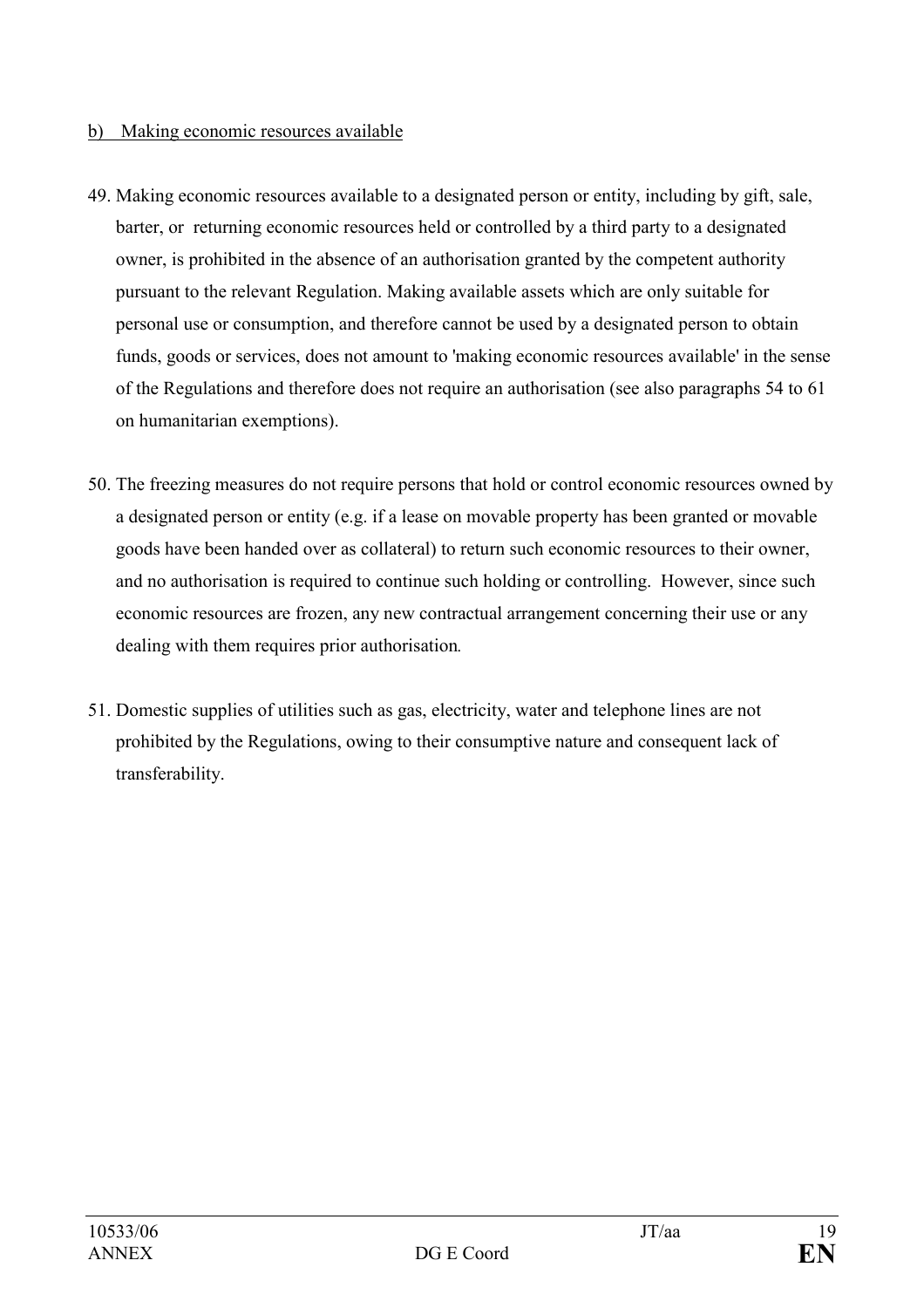#### VI. Designated legal entities

- 52. Where a legal entity is designated and freezing measures have to be applied, its continued existence as such is not prohibited. In the case of a business, freezing its assets will affect its operation and have direct consequences for third parties such as employees, creditors and others who may have nothing to do with the reason that the entity was listed. Business conducted with such an entity will generally involve either making funds or economic resources available to it, or a change in the form of its funds or economic resources, both of which are prohibited and require prior authorization by the competent authorities.
- 53. If the activities of a designated legal entity are to continue and in order to prevent abuse for funding of terrorist activities, appropriate conditions, that need to be elaborated, have to be imposed. These conditions may include measures which ensure that the entity is administered in a way which will not undermine the freeze of funds and economic resources and the prohibition to make funds and economic resources available<sup>16</sup>. It remains open to MS to study further how to put this into practice. In order to again operate freely without any restrictions, de-listing is required.

 $16$ <sup>16</sup> See Fourth report of the Analytical Support and Sanctions Monitoring Team, Para 59. Doc. S/2006/154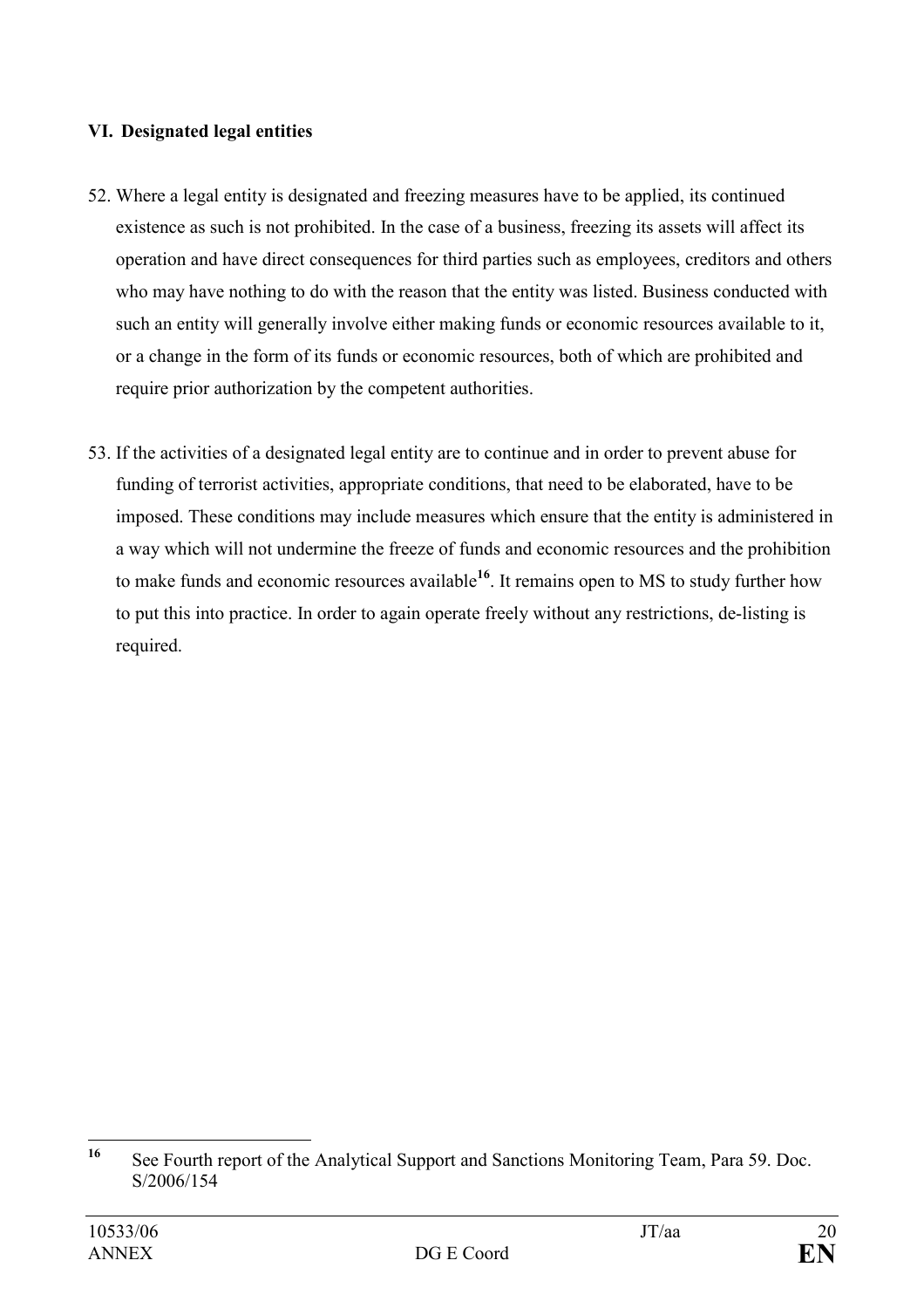#### VII. Humanitarian exemptions

- 54. This section addresses only the application of the so-called humanitarian exemption, which should help to ensure that the basic needs of designated persons can be satisfied, and does not consider other exemptions (e.g. for legal expenses or extraordinary expenses)<sup>17</sup>.
- 55. While acting consistently with the letter and spirit of the Regulations, the competent authority shall take into account fundamental rights when granting exemptions to cover basic needs.
- 56. Freezing measures do not affect a designated person's freedom to engage in work. However, payment for that work requires an authorisation. The competent authority should make appropriate investigations (e.g. confirming the employment) and include appropriate conditions to prevent circumvention. Authorisation in such circumstances should normally require payments to be made to a frozen account. Any payment in cash should be authorised explicitly. Any authorisation should also permit normal deductions for social security and taxes. An authorisation is also required to make welfare benefits available to a designated person.

 $17$ <sup>17</sup> There are no such exemptions in Regulation (EC) No 1210/2003 concerning certain specific restrictions on economic and financial relations with Iraq.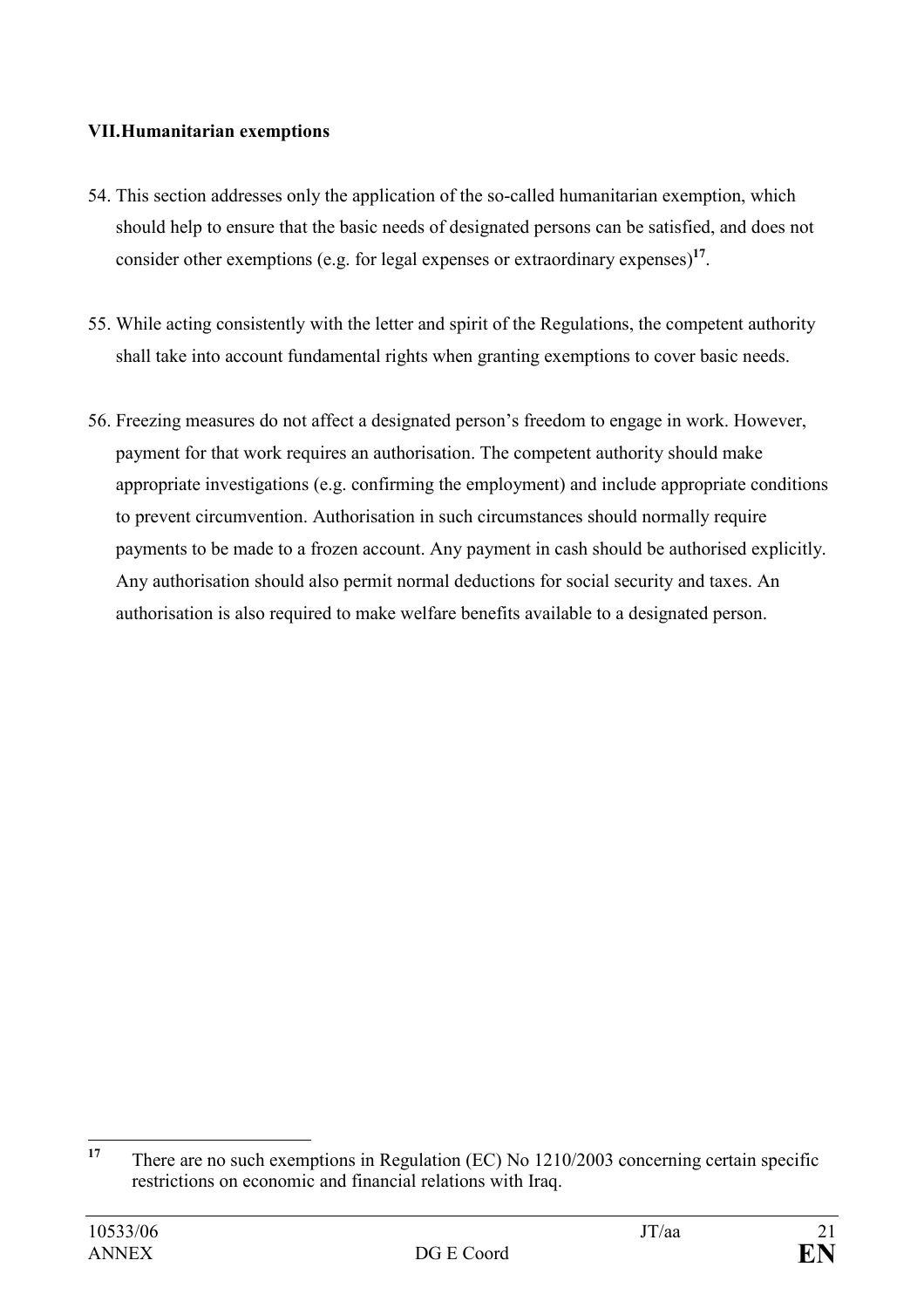#### VIII. Guidance when considering requests for exemptions

- 57. Designated persons and entities can request an authorisation to use their frozen funds or economic resources, for example to satisfy a creditor. However, designated persons and entities cannot invoke the freezing measures as an excuse for defaulting, if they have not sought an authorisation.
- 58. Interested parties can also request authorisations for access to frozen funds or economic resources in accordance with national procedures. The designated person should, to the extent possible, be informed of such requests. The authorisation procedure does not remove the need for ordinary procedures to determine the validity of claims against a designated person or entity<sup>18</sup> and an authorisation does not confer title. In considering such requests, the competent authorities should, inter alia, take into account evidence provided by the creditor and the designated person or entity as to whether there is a legal obligation (contractual or statutory) to provide the funds or economic resources, and consider if there is any risk of circumvention (e.g. if creditor's links with the designated person or entity are such as to raise suspicions).
- 59. A person or entity wishing to make funds or economic resources available to a designated person or entity must request authorisation. In considering such requests, the competent authorities should, inter alia, take into account any evidence provided on the justification for the request, and whether the applicant's links with the designated person or entity are such as to suggest that both of them might work together to circumvent the freezing measures.
- 60. When considering requests for authorisation to use frozen funds or economic resources or to make available funds or economic resources, competent authorities should make whatever further investigation they deem appropriate in the circumstances, which may include consulting any other Member States with an interest. Also, competent authorities should consider conditions or safeguards in order to avoid released funds or economic resources being used for any purposes incompatible with the purpose of the exemption. Thus, for example, direct bank transfers may be preferable to cash payments.

<sup>18</sup> i.e. by a national Court or other competent body.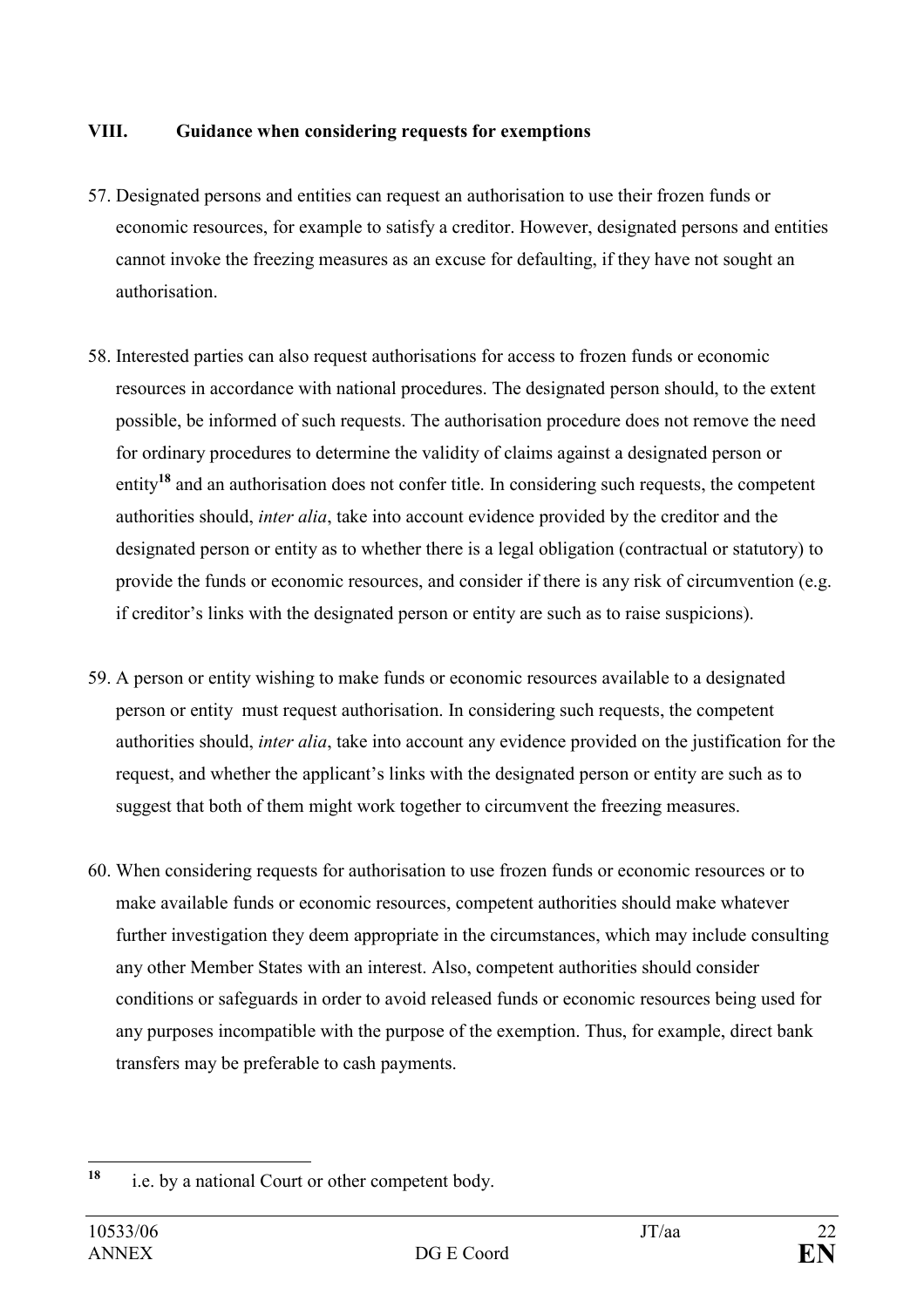Appropriate conditions or limits should also be considered where necessary (e.g. on the quantity or the re-sale value of funds or economic resources that may be made available each month) when granting an authorisation, taking into account the criteria set out in the Regulations. All authorisations should be granted in writing and prior to use of or making available of the funds or economic resources concerned.

61. Regulations oblige competent authorities to inform the person making the request and other Member States whether the request has been granted $1<sup>9</sup>$ . This information sharing allows Member States to co-ordinate the granting of exemptions in situations where a designated person has frozen funds or economic resources in more than one Member State.

 $19$ Regulation (EC) No 2580/2001 also requires this information to be provided to any other person, body or entity known to be directly concerned. This may represent best practice even where not required by the Regulations.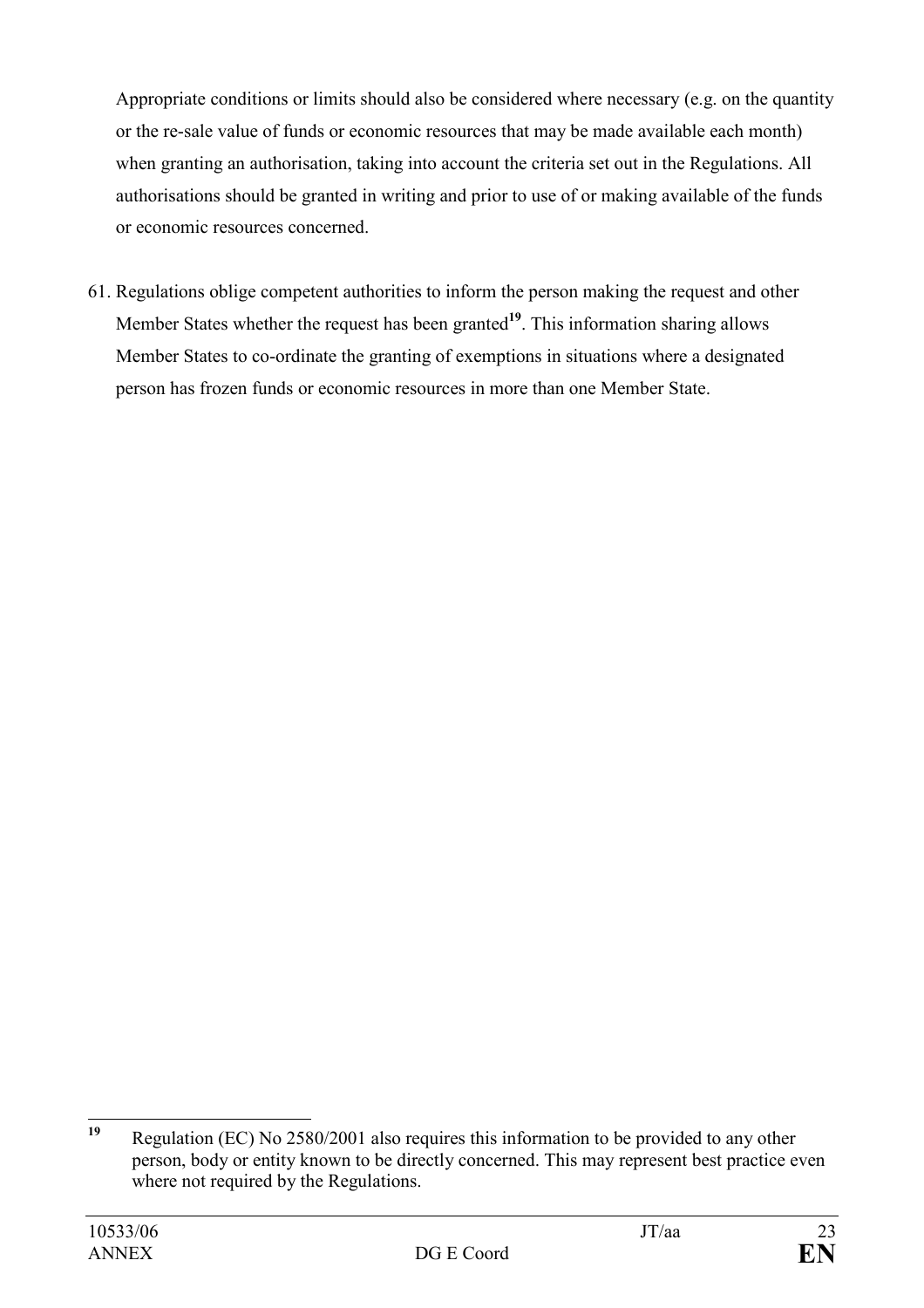# D. Co-ordination and co-operation

- 62. Member States should ensure efficient national co-ordination and communication mechanisms between all relevant government agencies, bodies and services with competence in the field of sanctions or in the fight against the financing of terrorism, such as ministries, financial intelligence units, financial supervisors, intelligence and security services, judicial authorities, the office of the public prosecutor and other law enforcement bodies, as appropriate.
- 63. The coordination should allow for expeditious input of intelligence, and follow up to this input by other actors involved. Further to this, investigations should focus, where possible, on identified high risk situations. Such intelligence-driven and risk-based approach could improve effectiveness.
- 64. Member States should also exchange information with, inter alia, other Member States, the Commission, Europol, Eurojust, FATF, Sanctions Committees established by the UN Security Council (including the Committee established pursuant to Resolution 1267 (1999) concerning Al-Qaida and the Taliban) and the UNSC Counter-Terrorism Committee, as appropriate.
- 65. Co-ordination and information sharing procedures should be arranged to ensure that information which could provide the basis for a proposal for listing or de-listing is passed on without unnecessary delay. Such procedures should be established on the national level within Member States as well as between Member States and, where appropriate, between the EU, third states, the UN and other relevant international organisations."

### Expertise Groups

66. In relation to the fight against terrorist financing, Member States could consider the establishment of special expertise groups composed of supervisory authorities, law enforcement agencies and other relevant actors. Such expert groups could conduct general in-depth analysis of relevant facets of terrorism financing and of patterns of terrorist financing in order to enhance the efficiency and effectiveness of the fight against terrorist financing.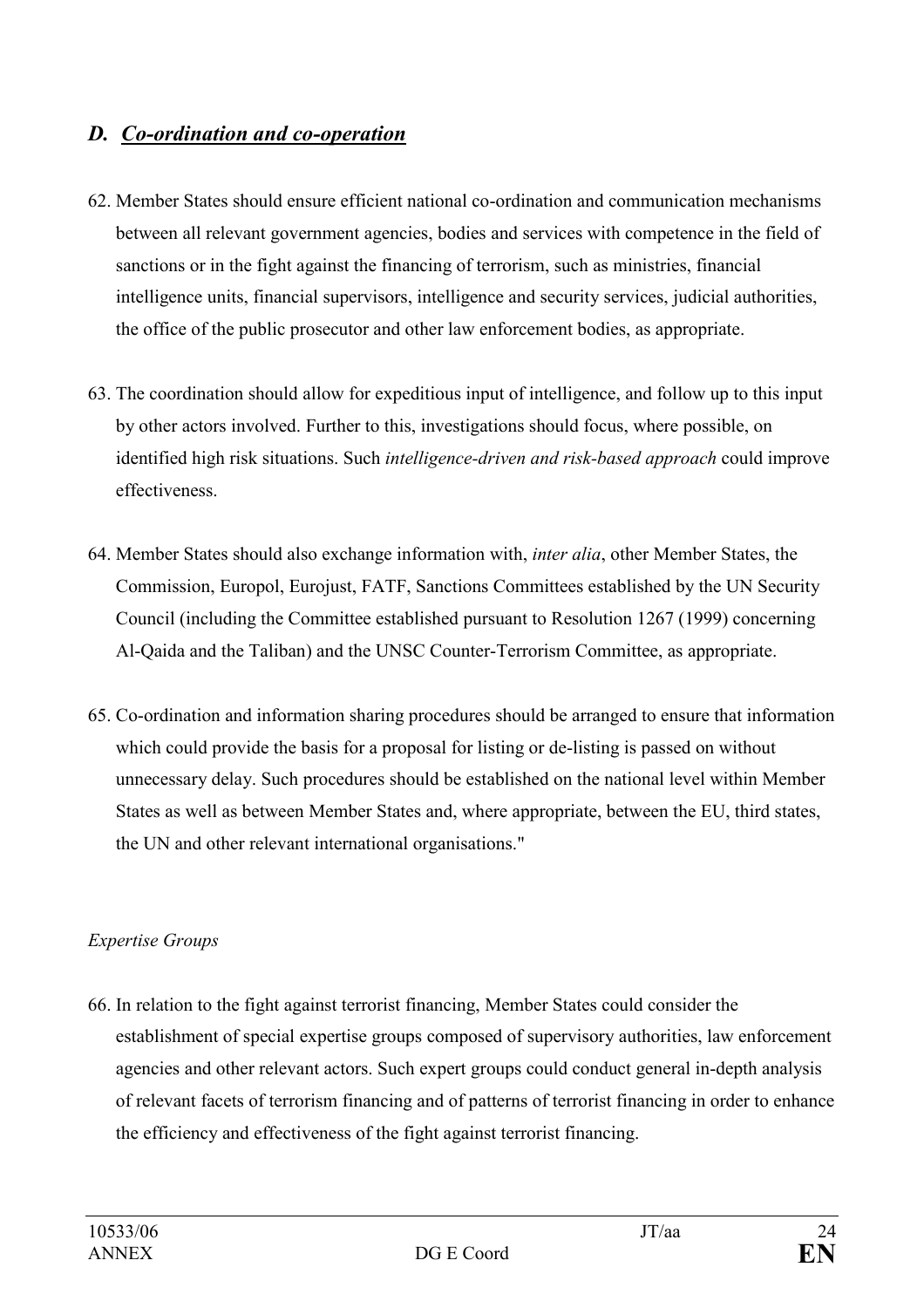Subjects could include possible abuse of non-profit organisations and use of front organisations or alternative remittance systems. These are in line with FATF Special Recommendations VIII and VI respectively. Member States will subsequently seek to develop procedures to share findings gathered by such expert groups with each other and other relevant partners.

#### Analysis of financial accounts

67. Member States should ensure that financial transactions linked to the accounts of designated persons, groups or entities are analysed by the appropriate agencies or services. The results of these analyses should, to the extent legally possible, be shared with other states, international organisations, and relevant EU bodies such as Europol concerning terrorist financing. For this, Member States should have procedures in place.

### Interaction and dialogue with the financial sector on freezing measures

- 68. Member States should develop structured dialogue and co-operation with relevant private organisations within their jurisdiction, such as credit and financial institutions, on the implementation of freezing measures, in order to ensure effective implementation, optimise the instrument of restrictive measures, and seek to ease the administrative burden for these organisations to the extent possible.
- 69. The Commission and, as appropriate, the Council, will also pursue a dialogue at the EU level with relevant financial organisations on implementation issues as well as legislative issues. In cases of terrorist financing, Member States will also endeavour to provide the financial sector with adequate (and timely) input and feedback, where possible also of an intelligence nature, and up-to-date information on patterns of terrorist financing.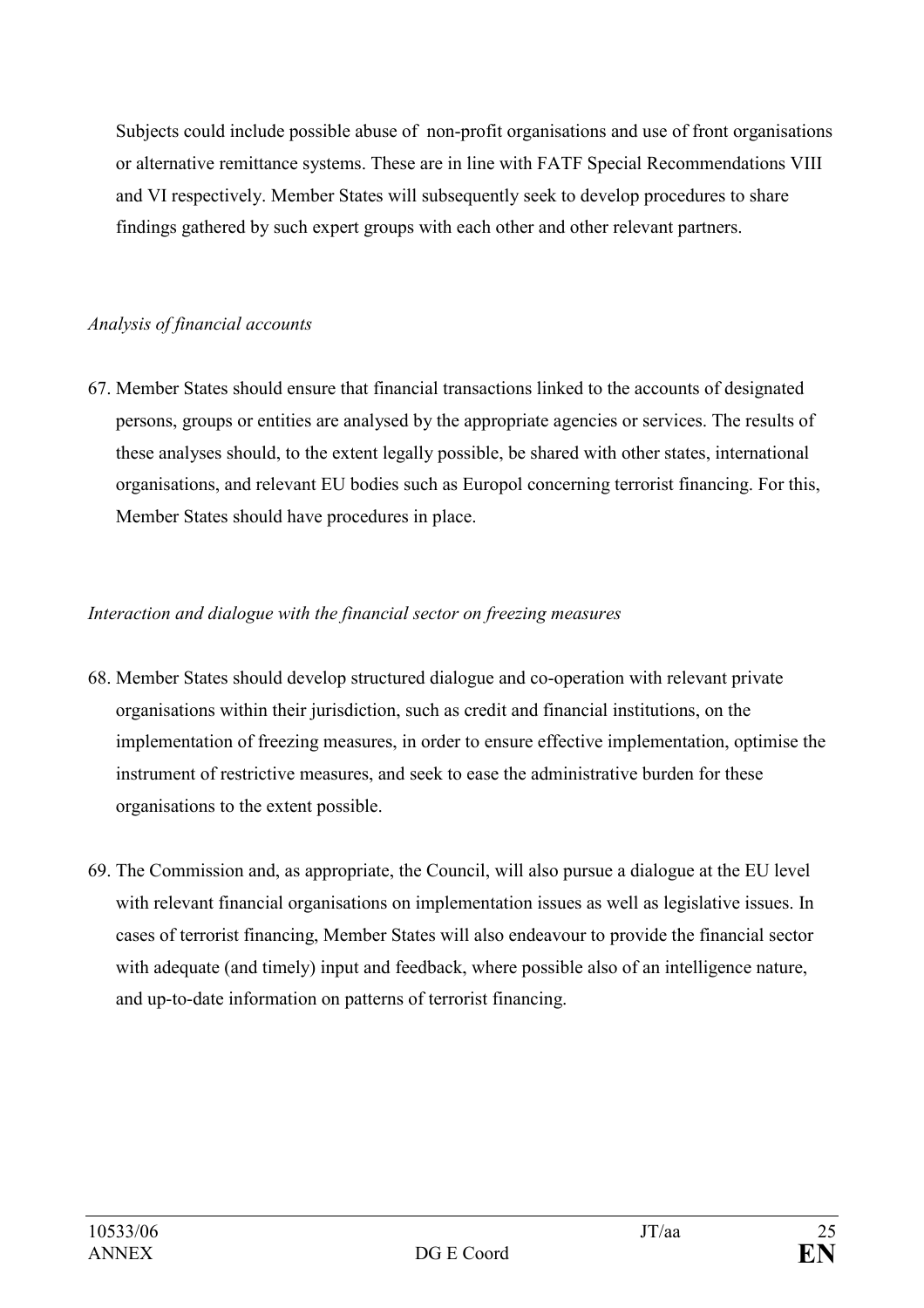70. Member States could consider channels for providing directions and advice to the financial regulators as well as credit and financial institutions.

#### Dissemination of information on freezing measures to other persons

71. Member States should make organisations of economic operators other than those in the financial sector and the public aware of the existence of financial restrictive measures, in particular in view of the prohibition on making funds and economic resources available to those designated, and explain the modalities of these measures.

#### Application tools

- 72. The Commission should continue to ensure access for the public (in particular credit and financial institutions) to the "electronic-Consolidated Targeted Financial Sanctions List (e-CTFSL)" as established by the Commission and the European credit sector.
- 73. The Commission should ensure that the list is kept up to date.
- 74. Member States should, as appropriate, ensure access for the public (in particular credit and financial institutions and other relevant economic operators) to relevant information concerning national measures, including designations and judicial orders, e.g. with regard to so-called internal terrorists.

#### Evaluation

75. Evaluation of the effectiveness of EU restrictive measures is important and should take into account feed-back from, for example, Member States, the Commission, EU Heads of Mission, customs authorities, the private sector, the UN and other relevant institutions.